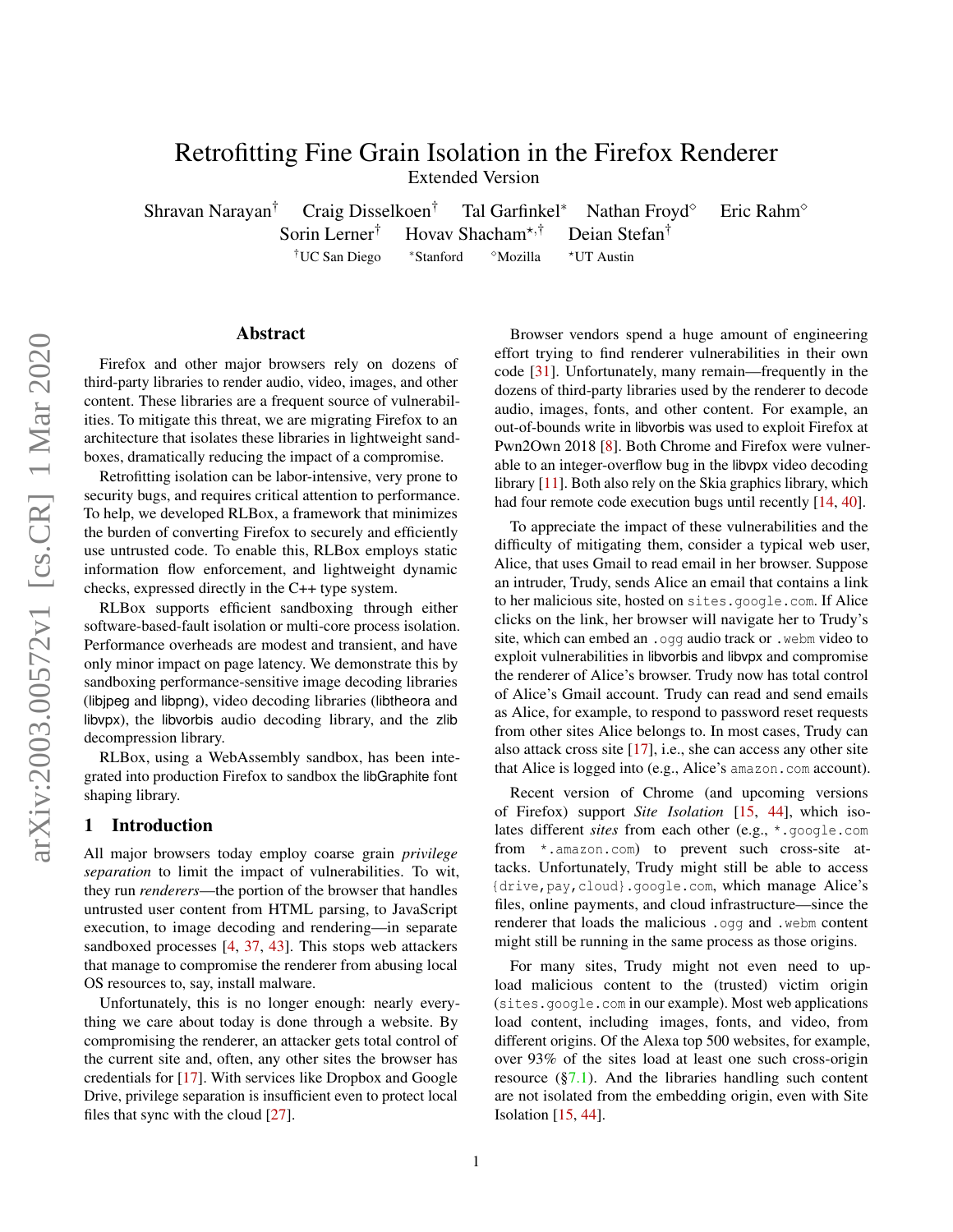To mitigate these vulnerabilities, we need to harden the renderer itself. To this end, we extend the Firefox renderer to isolate third party libraries in fine grain sandboxes. Using this, we can prevent a compromised library from gaining control of the current origin or any other origin in the browser.

Making this practical poses three significant challenges across three dimensions. First, *engineering effort*—we need to minimize the upfront work required to change the renderer to use sandboxing, especially as this is multiplied across dozens of libraries; minimizing changes to libraries is also important as this can significantly increase the burden of tracking upstream changes. Second, *security*—the renderer was not built to protect itself from libraries; thus, we have to sanitize all data and regulate control flow between the library and renderer to prevent libraries from breaking out of the sandbox. In our experience, bugs at the library-renderer boundary are not only easy to overlook, but can nullify any sandboxing effort—and other developers, not just us, must be able to securely sandbox new libraries. Finally, *efficiency*—the renderer is performance critical, so adding user-visible latency is not acceptable.

To help us address these challenges, we develop a framework called RLBox that makes data- and control-flow at the library-renderer interface explicit, using types. Unlike prior approaches to sandbox automation that rely on extensive custom analysis frameworks  $(\S 8)$ , RLBox is simply a library<sup>[1](#page-1-0)</sup> that leverages the C++ type system and is easy to incorporate into Firefox's predominantly C++ codebase.

Using type information, RLBox can identify where security checks are needed, automatically insert dynamic checks when possible, and force compiler errors for any security checks that require additional user intervention. Our type-driven approach enables a systematic way to migrate Firefox's renderer to use sandboxed libraries and allows RLBox to support secure and efficient sharing of data structures between the renderer and library (e.g., by making shared memory operations safe and by lazily copying data out of the sandbox).

To enable efficient sandboxing, we adapt and evaluate two isolation mechanisms for library sandboxing: software-based fault isolation (SFI) leveraging Google's Native Client (NaCl) [\[54,](#page-18-5) [70\]](#page-18-6) and a multi-core process-based approach. We also explore applying sandboxing at different granularities (e.g., per-origin and per-library sandboxing) to find the appropriate balance between security and sandboxing overhead.

To evaluate RLBox, we sandbox several libraries in Firefox: the libjpeg and libpng image decoding libraries, the libvpx and libtheora video decoding libraries, the libvorbis audio decoding library, and the zlib decompression library. Browsing a representative sample of both popular and unpopular websites  $(\frac{87}{8})$ , we find the end-to-end memory overhead of RLBox to be modest—25% with SFI, 18% with process isolation—and transient, appearing only at content load time. The impact

on page latency is small: 3% and 13% with SFI and process isolation, respectively. Our sandboxing does not noticeably impact the video frame rates nor audio decoding bitrate.

Our evaluation shows that retrofitting fine grain isolation, especially using SFI, is practical—and we've been integrating RLBox into production Firefox  $[56]$ <sup>[2](#page-1-1)</sup> Since NaCl has been deprecated [\[20\]](#page-17-7) in favor of WebAssembly (Wasm) [\[23\]](#page-17-8), our production sandbox also uses Wasm. We used RLBox with this Wasm-based sandbox to isolate the libGraphite font shaping library and are in the process of migrating several others [\[18,](#page-17-9) [56\]](#page-18-7). We describe this effort in Section [9.](#page-16-0)

Though we developed RLBox to sandbox libraries in Firefox, RLBox is a general library-sandboxing framework that can be used outside Firefox. To demonstrate this, we use RL-Box to sandbox libraries in two different contexts: the Apache web server and Node.js runtime. For Apache, we sandbox the libmarkdown library that is used in the mod\_markdown module [\[34\]](#page-18-8); we find that RLBox with the SFI sandbox increases the tail latency of the Apache server by 10% (4ms) and decreases the throughput by 27% (256 requests/second). For Node.js, we sandbox the C bcrypt library that is used by the JavaScript bcrypt module [\[41\]](#page-18-9); we measure RLBox with SFI to impose an overhead of 27% on hashing throughput.

Contributions. We present the case for sandboxing third party libraries in the browser renderer, and potential architectural trade-offs, including our approach  $(\S_2)$ . We offer a taxonomy of security pitfalls encountered while migrating the Firefox code base to this architecture that were largely overlooked by previous work  $(\S_3)$ , and RLBox, a framework we developed to prevent these pitfalls that leverages the C++ type system to enforce safe data and control flow  $(\S4)$ , and enables an incremental compiler-driven approach to migrating code to a sandboxed architecture ([§5\)](#page-8-1). We describe our implementation, including our software fault isolation and multi-core process-based isolation mechanisms ([§6\)](#page-8-2), and evaluate the performance of RLBox ([§7\)](#page-10-0). We close with a discussion of related work  $(\S 8)$  and our effort upstreaming RLBox into production Firefox ([§9\)](#page-16-0).

Availability. All work presented in this paper, including our modified Firefox builds, the RLBox library, and benchmarks are released as open source [\[46\]](#page-18-10). The production-ready RLBox and Wasm-based sandbox are also open source [\[45\]](#page-18-11).

### <span id="page-1-2"></span>2 Fine grain sandboxing: how and why

Renderers rely on dozens of third-party libraries to support media decoding and other tasks (e.g., decompression, which sites use to optimize page load times and bandwidth consumption). These are written almost exclusively in C and tasked with parsing a wide range of complex inputs. Unsurprisingly, exploitable vulnerabilities in this code are relatively frequent, even after years of scrutiny.

<span id="page-1-0"></span> $1$  Our only external tooling is a ~100LOC Clang plugin, described in Section  $6.1$ , that makes up for  $C++$ 's currently limited support for reflection on structs.

<span id="page-1-1"></span> $2$ The Tor team is integrating our patches into the Tor Browser [\[19\]](#page-17-10).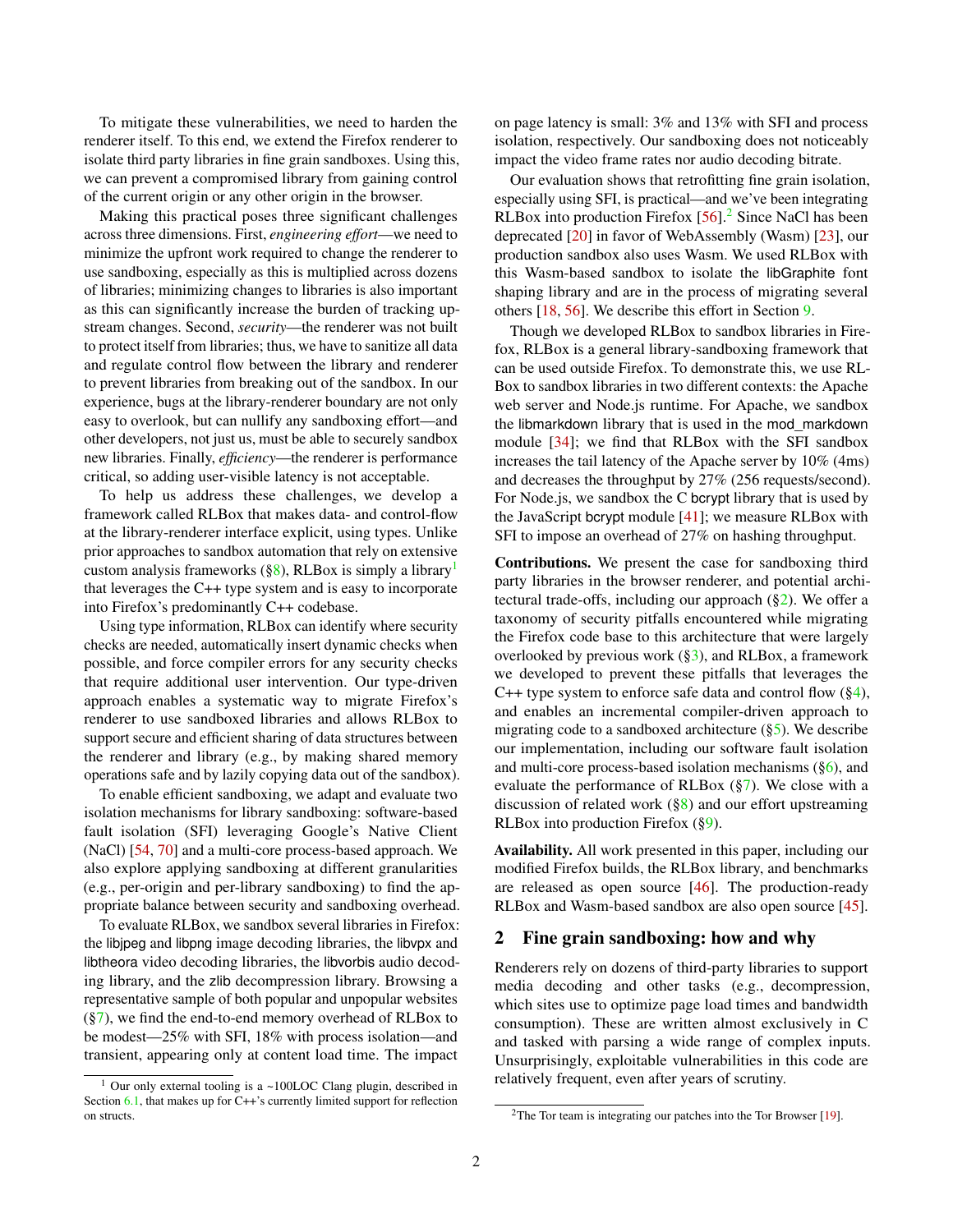These libraries are a compelling place to employ sandboxing inside the renderer for several reasons. First, media content such as images and video are rich attack vectors, as web applications allow them to be shared pervasively. Over 93% of the Alexa Top 500 websites load such content cross-origin  $(\S7.1)$ . And nearly all forms of social media and peer-to-peer messaging platforms enable the sharing of images and video.

Next, content libraries can be effectively sandboxed, as they require little privilege to operate, i.e., once these libraries are memory isolated, the harm they can inflict is minimal. For example, an attacker that compromises an image decoding library could at worst change how images display. In contrast, sandboxing a highly privileged component like the JavaScript engine is largely ineffectual. An attacker with control over the JavaScript engine can run arbitrary JavaScript code and thus already has complete control of the web application.

Finally, the existing library-renderer interface provides a natural place to partition code. Compared to coarse grain techniques like privilege separation or Site Isolation, which spin up entire new renderer processes, spinning up a sandbox for a library is very cheap  $(\S7)$ . Moreover, because library sandboxes are only needed during content decoding, their memory overhead is transient.

Isolation strategies. A key question remains: *what grain of isolation should be employed?* In particular, different architectures have different implications for performance and security. Prior to RLBox, Firefox was largely exploring a coarse grain approach to library sandboxing, placing certain media libraries into a single sandboxed media process [\[37\]](#page-18-0). This approach has some benefits for performance as there is only one sandbox, but trades off security.

First, the assurance of the sandbox is reduced to that of the weakest library. This is less than ideal, especially when we consider the long tail of infrequently used media libraries required to preserve web compatibility (e.g., Theora) which often contain bugs. Next, the attacker gains the power of the most capable library. Some libraries handle *active content* zlib, for example, is used to decompress HTTP requests that could contain HTML or JavaScript—as opposed to *passive content* such as images or fonts. Thus compromising a passive library like libvorbis, could still enable powerful attacks—e.g., modify the JavaScript decompressed by zlib. When multiple renderers share a common library sandbox, an intruder can attack across tabs, browsing profiles, or sites. Finally, coarse grain sandboxing does not scale to highly performancecritical libraries, such as libjpeg and libpng ([§7.5.2\)](#page-13-0).

RLBox lets us employ more granular sandboxing policies that can address these shortcomings. Its flexibility lets us explore the performance implications of various sandboxing architectures with different isolation mechanisms ([§7.4\)](#page-12-0).

In this paper, we largely employ a unique sandbox per **<**renderer**,** library**,** content**-**origin**,** content**-**type**>**. This mitigates many of the problems noted above, while still offering modest memory overheads. Per-renderer sandboxing

prevents attacks across tabs and browsing profiles. Per-library ensures that a weakness in one library does not impact any other library. Per-content-origin sandboxing prevents cross origin (and thus cross site) attacks on content. For example, a compromise on sites.google.com as discussed in our example in Section [1,](#page-0-0) should not impact content from pay.google.com. Per-content-type sandboxing addresses the problem of passive content influencing active content.

Both finer and coarser grain policies are practically useful, though. In production Firefox, for example, we create a fresh sandbox for each Graphite font instance  $(\S 9)$ . But, we also foresee libraries where, say, same-origin is sufficient.

Attacker model. We assume a web attacker that serves malicious (but passive) content—from an origin they control or by uploading the content to a trusted origin—which leads to code execution (e.g., via a memory safety vulnerability) in a RLBox sandbox. RLBox ensures that such an attacker can only affect (corrupt the rendering of and potentially leak) content of the same type, from the same origin. Per-object (or per-instance) sandboxing can further reduce the damage of such attacks. We, however, only use this policy when sandboxing audio, videos, and font shaping—we found the overheads of doing this for images to be prohibitive.

We consider side channels out-of-scope, orthogonal challenges. With side channels, an attacker doesn't need to exploit renderer vulnerabilities to learn cross-origin information, as browsers like Firefox largely do not prevent cross-origin leaks via side channels. FuzzyFox [\[30\]](#page-17-11) and cross-origin read blocking [\[44\]](#page-18-4) are promising ways to tackle these channels.

For the same reason, we consider transient execution attacks (e.g., Spectre [\[29\]](#page-17-12)) out of scope. We believe that our SFI and our process-based isolation mechanisms make many of these attacks harder to carry out—e.g., by limiting transient reads and control flow to the sandbox memory and code, respectively—much like Site Isolation [\[44\]](#page-18-4). But, in general, this is not enough: an attacker could potentially exploit code in the renderer to transiently leak sensitive data. We leave the design of a Spectre-robust sandbox to future work.

The protections offered by RLBox are only valid if the Firefox code that interfaces with the sandboxed library code is retrofitted to account for untrusted code running in the library sandbox. As we discuss next, this is usually notoriously difficult to get right. RLBox precisely reduces this burden to writing a series of validation functions. In our attacker model, we assume these functions to be correct.

#### <span id="page-2-0"></span>3 Pitfalls of retrofitting protection

The Firefox renderer was written assuming libraries are trusted. To benefit from sandboxing requires changing our threat model to assume libraries are untrusted, and modify the renderer-library interface accordingly (e.g, to sanitize untrusted inputs).

While migrating to this model we made numerous mistakes—overlooking attack vectors and discovering many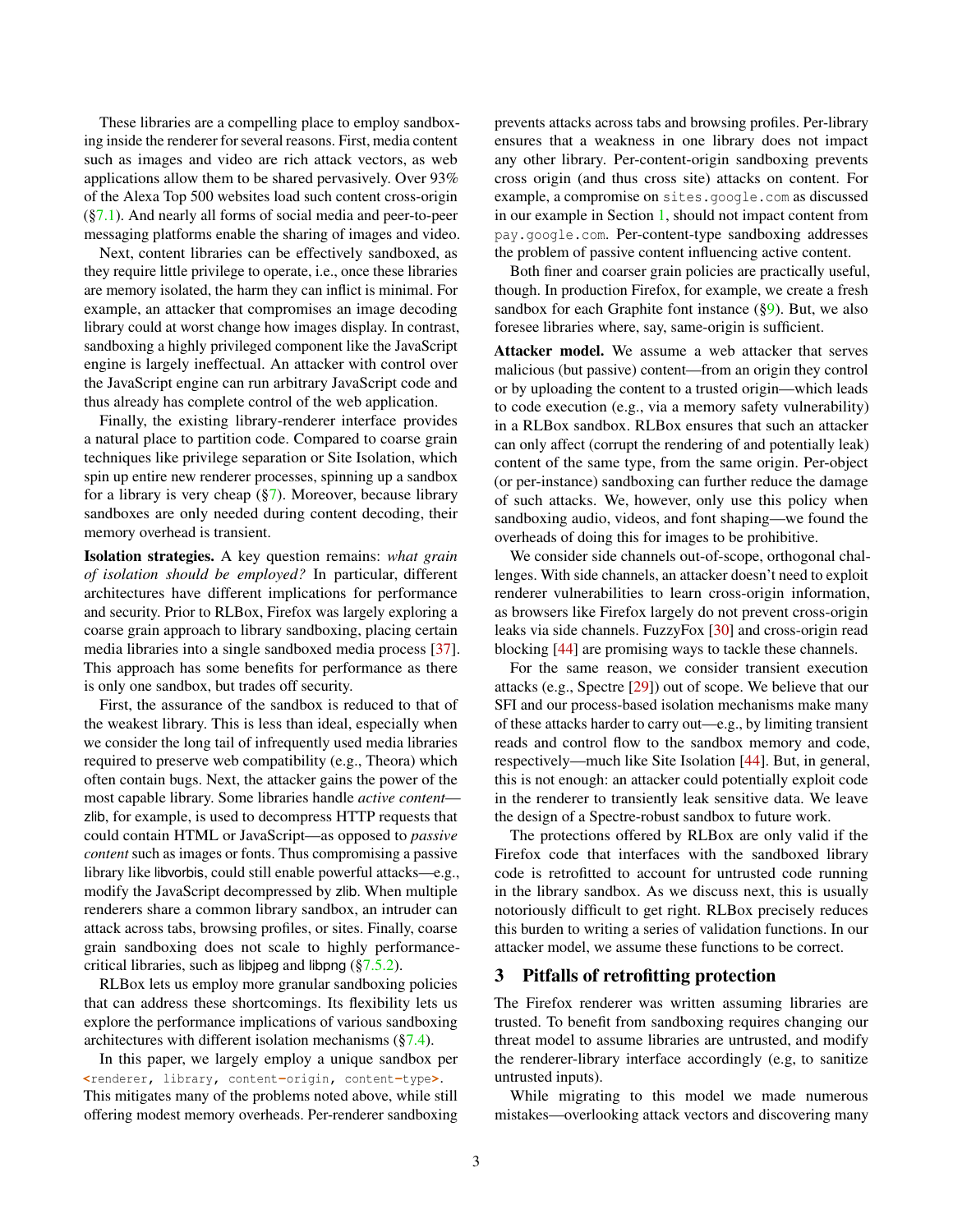bugs only after building RLBox to help detect them. We present a brief taxonomy of these mistakes, with examples drawn from the code snippet illustrating the interface between the renderer's JPEG decoder and libjpeg<sup>[3](#page-3-0)</sup> shown in Figure [1.](#page-3-1) We discuss how RLBox helps prevent these attacks in Section [4.](#page-4-0)

For the rest of this section, we assume that libjpeg is fully sandboxed or memory isolated, i.e., libjpeg code is restricted from accessing arbitrary memory locations in the renderer process, and may only access memory explicitly dedicated to the sandbox—the *sandbox memory*. The renderer itself can access any memory location including sandbox memory.

#### 3.1 Insecure data flow

Failing to sanitize data. Failing to sanitize data received from libjpeg including function return values, callback parameters, and data read from sandbox shared memory can leave the renderer vulnerable to attack. For example, if the renderer uses the num\_bytes parameter to the skip\_input\_data**()** callback on line [25](#page-3-1) of Figure [1](#page-3-1) without bounds checking it, an attacker-controlled libjpeg could could force it to overflow or underflow the src**->**next\_input\_byte buffer.

Pointer data is particularly prone to attack, either when pointers are used directly (with C++'s **\*** and **->** operators) or indirectly (via memory functions such as memcpy**()** and memmove**()**, array indexing operations, etc.). For example, if the parameter jd of fill\_input\_buffer**()** is not sanitized (line [35\)](#page-3-1), the read of jd**->**src on line [36](#page-3-1) becomes an arbitrary-read gadget. In the same callback, if both jd and src are unsanitized, the write to src**->**next\_input\_byte on line [39](#page-3-1) becomes an arbitrary-write gadget. Similar attacks using the memmove**()** on line [50](#page-3-1) are possible.

Missing pointer swizzles. Some sandboxing mechanisms e.g., NaCl  $(\S6.2)$  and Wasm  $(\S9)$ —use alternate pointer representations. Some sandboxing tools e.g., NaCl ([§6.2\)](#page-9-0) and Wasm ([§9\)](#page-16-0) use alternate pointer representations for efficiency.

Though this is often done for performance, in Wasm's case this is more fundamental: Wasm pointers are 32-bit whereas Firefox pointers are 64-bit. We must translate or *swizzle* pointers to and from these alternate representations when data is transferred between the renderer and the sandboxed libjpeg.

We found that doing this manually is both tedious and extremely error prone. This is largely because pointers can be buried many levels deep in nested data structures. Overlooking a swizzle either breaks things outright, or worse, silently introduces vulnerabilities. For instance, failing to swizzle the nested pointer mInfo**.**err on line [44](#page-3-1) prior to dereferencing, can result in a write gadget (whose write-range depends on the precise pointer representation).

Leaking pointers. Leaking pointers from the Firefox renderer to the sandboxed libjpeg can allow an attacker to

```
1 // InitInternal() registers callbacks
   \rightarrow for libjpeg to call while decoding an image
2 nsresult nsJPEGDecoder::InitInternal() {
 3 ...
4 mInfo.client_data = (void*)this;
 5 ...
6 //Callbacks invoked by libjpeg
7 mErr.pub.error_exit = my_error_exit;
8 mSourceMgr.fill_input_buffer = fill_input_buffer;
9 mSourceMgr.skip_input_data = skip_input_data;
10 ...
11 }
12
13 // Adjust output buffers for decoded pixels
14 void nsJPEGDecoder::OutputScanlines(...) {
15 ...
16 while (mInfo.output_scanline < mInfo.output_height) {
17 ...
18 imageRow = ... +
      ,→ (mInfo.output_scanline * mInfo.output_width);
19 ...
20 }
21 ...
22 }
23
24 // Invoked if some input bytes are not needed
25 void skip_input_data (..., long num_bytes) {
26 ...
27 if (num_bytes > (long)src->bytes_in_buffer) {
28 ...
29 } else {
30 src->next_input_byte += num_bytes;
31 }
32 }
33
34 // Invoked repeatedly to get input as it arrives
35 void fill_input_buffer (j_decompress_ptr jd) {
36 struct jpeg_source_mgr* src = jd->src;
    37 nsJPEGDecoder* decoder = jd->client_data;
38 ...
39 src->next_input_byte = new_buffer;
40 ...
41 if (\frac{\times}{\sqrt{6}} \text{buffer is too small} \times /)(<br>42 JOCTET* buf = (\text{JOCTET*}) \text{realloc}(.
     JOCTET* buf = (JOCTET*) realloc(...);43 if (!buf) {
44 decoder->mInfo.err->msg_code = JERR_OUT_OF_MEMORY;
45 ...
46 }
47 ...
48 }
49 ...
50 memmove(decoder->mBackBuffer + decoder->mBackBufferLen,
    ,→ src->next_input_byte, src->bytes_in_buffer);
51 ...
52 }
53
54 // Invoked on a decoding error
55 void my_error_exit (j_common_ptr cinfo) {
56 decoder_error_mgr* err = cinfo->err;
57 ...
58 longjmp(err->setjmp_buffer, error_code);
59 }
```
Figure 1: *The renderer-library interface:* this code snippet illustrates the renderer's interface to the JPEG decoder and is used as a running example. The decoder uses libjpeg's streaming interface to decode images one pixel-row at a time, as they are received. Receiving and decoding concurrently is critical for responsiveness.

<span id="page-3-0"></span> $3$ We use libipeg interchangeably with libipeg-turbo, the faster fork of the original libjpeg library which is used in Firefox.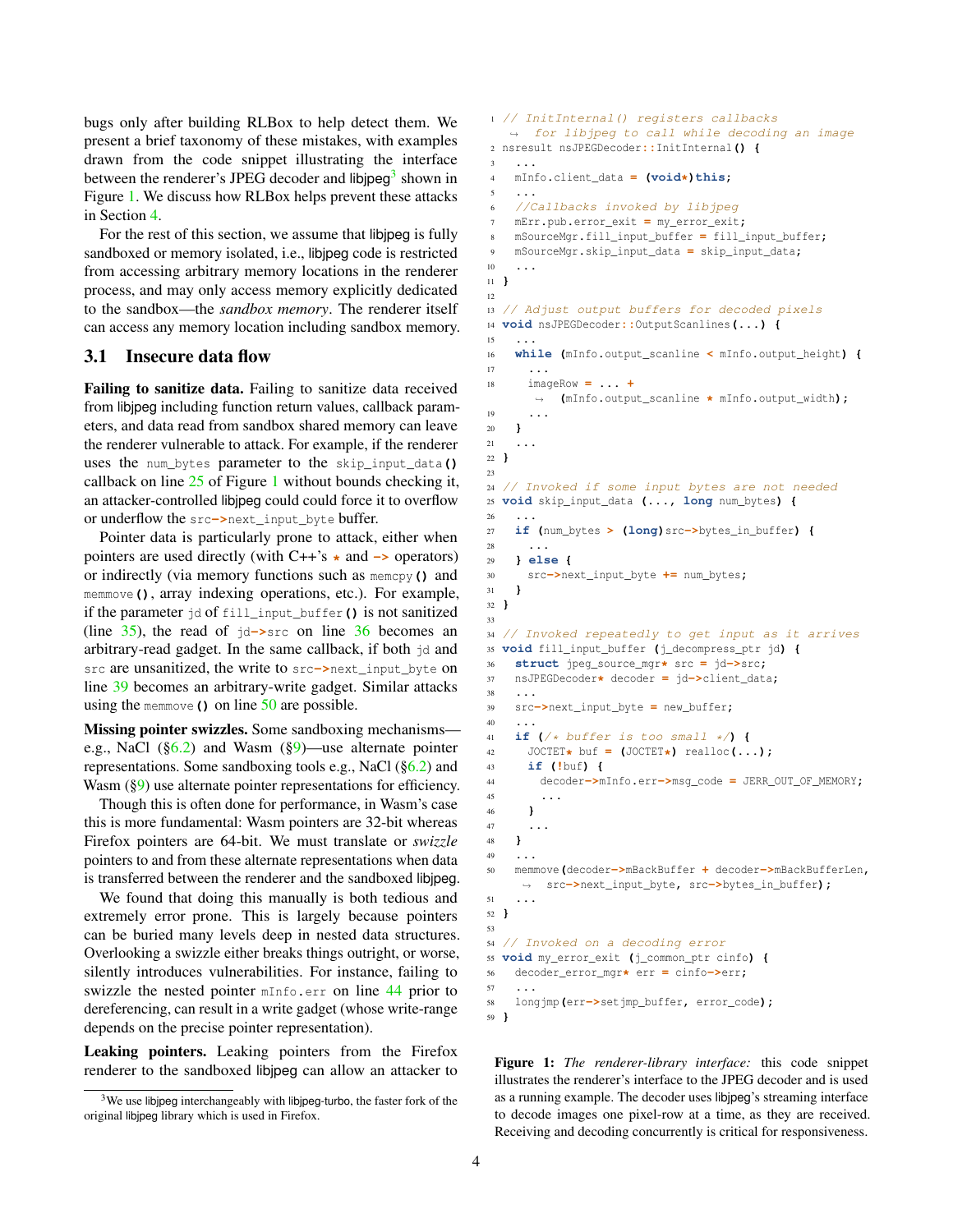derandomize ASLR [\[55\]](#page-18-12) or otherwise learn locations of code pointers (e.g., C++ virtual tables). Together with an arbitrary-write gadget, this can allow an attacker-controlled libjpeg to execute arbitrary code in the renderer.

In our example, the renderer saves pointers to nsJPEGDecoder objects in libjpeg **struct**s (line [4\)](#page-3-1), which alone allows an attacker to locate code pointers—the nsJPEGDecoder class is derived from the Decoder class, which defines virtual methods and thus has a virtual table pointer as the first field. Even initializing callbacks (line [8\)](#page-3-1) could leak pointers to functions and reveal the location of Firefox's code segment<sup>[4](#page-4-1)</sup>.

Double fetch bugs. RLBox uses shared memory ([§4\)](#page-4-0) to efficiently marshal objects between the renderer and the sandboxed libraries. This, unfortunately, introduces the possibility of double fetch bugs [\[52,](#page-18-13) [67,](#page-18-14) [69\]](#page-18-15).

Consider the mInfo object used in Figure [1.](#page-3-1) Since this object is used by both libjpeg and the renderer, RLBox stores it in shared memory. Now consider the bounds check of mInfo**.**output\_scanline on line [16](#page-3-1) prior to the assignment of output buffer imageRow. In a concurrent libjpeg sandbox thread, an attacker can modify mInfo**.**output\_scanline after the check (line [16\)](#page-3-1), and before the value is fetched (again) and used on line [18.](#page-3-1) This would bypasses the bounds check, leading to an arbitrary-write gadget. While this example is obvious, double-fetch bugs often span function boundaries and are much harder to spot.

#### 3.2 Insecure control flow

Isolation prevents arbitrary control transfers from the sandbox into the renderer. Thus, out of necessity, callbacks for libjpeg must be explicitly exposed. But this alone is not sufficient to prevent attacks.

Corrupted callback state. Callbacks may save state in the sandboxed library. An attacker-controlled libjpeg can abuse the control flow of callbacks by corrupting this state. For example, on line [4](#page-3-1) of Figure [1,](#page-3-1) the renderer stores a pointer to the nsJPEGDecoder object into the client\_data field of mInfo. Inside fill\_input\_buffer**()** this pointer is used to access the nsJPEGDecoder object (line [37\)](#page-3-1). Failing to sanitize client\_data before using it allows an attacker to set the pointer to a maliciously crafted object and hijack control flow when Firefox invokes a virtual method on this object.

Unexpected callback invocation. Security bugs can also occur if an attacker controlled libjpeg invokes a permitted callback at unexpected times. Consider the my\_error\_exit**()** callback function, which uses longjmp**()** to implement error handling. On line [58,](#page-3-1) longjmp**()** changes the instruction pointer of the renderer based on information stored in setjmp\_buffer. If an attacker invokes my\_error\_exit**()**

before set imp buffer is initialized, they can (again) hijack the renderer control flow.

Callback state exchange attacks. Threading introduces another vector to attack callback state. When Firefox decodes two images in parallel, two decoder threads make calls to libjpeg. Firefox expects libjpeg to invoke the fill\_input\_buffer**()** callback on each thread with the corresponding nsJPEGDecoder object. But, an attacker could supply the same nsJPEGDecoder object to both threads when calling fill\_input\_buffer**()**. If the first thread reallocates the source buffer (line  $42$ ), while the second thread is using it to get input bytes, this can induce a data race and use-after-free vulnerability in turn.

### <span id="page-4-0"></span>4 RLBox: automating secure sandboxing

Modifying the Firefox JPEG decoder to guard against all the attacks discussed in Section [3](#page-2-0) requires substantial code additions and modifications. Doing this manually is extremely error prone. Moreover, it also makes the code exceedingly fragile: anyone making subsequent changes to the decoder must now have an intimate knowledge of all the necessary checks to have any hope of getting it right. Multiply this by the number of libraries Firefox supports and number of developers working on the renderer, and the problem becomes intractable.

We built the RLBox framework to tackle these challenges. RLBox helps developers migrate and maintain code in the Firefox renderer to safely use sandboxed libraries. We designed RLBox with the following goals in mind:

- 1. *Automate security checks:* Adding security checks un-assisted is labor intensive and error prone, as discussed  $(\S_3)$ . However, most of the sandboxing pitfalls can be detected and prevented through static checks, i.e., through compile-time errors indicating where code needs to be manually changed for security, or eliminated with dynamic checks and sanitizations (e.g., pointer swizzling and bounds checking).
- 2. *No library changes:* We want to avoid making changes to libraries. When libraries come from third parties we do not necessarily understand their internals, nor do we want to. Additionally, any changes we make to libraries increases the effort required to track upstream changes.
- 3. *Simplify migration:* Firefox uses dozens of libraries, with occasional additions or replacements. Consequently, we want to minimize the per-library effort of using RLBox, and minimize changes to the Firefox renderer source.

In the rest of the section we give an overview of the RLBox framework and describe how RLBox addresses the pitfalls of Section [3](#page-2-0) while preserving these goals.

### 4.1 RLBox overview

RLBox makes data and control flow at the renderer-sandbox interface explicit through its type system and APIs in order

<span id="page-4-1"></span><sup>4</sup>Whether callback locations are leaked depends on the underlying sandboxing mechanism. While both our process isolation and NaCl use jump tables and thus do not leak, other sandbox implementations could leak such information.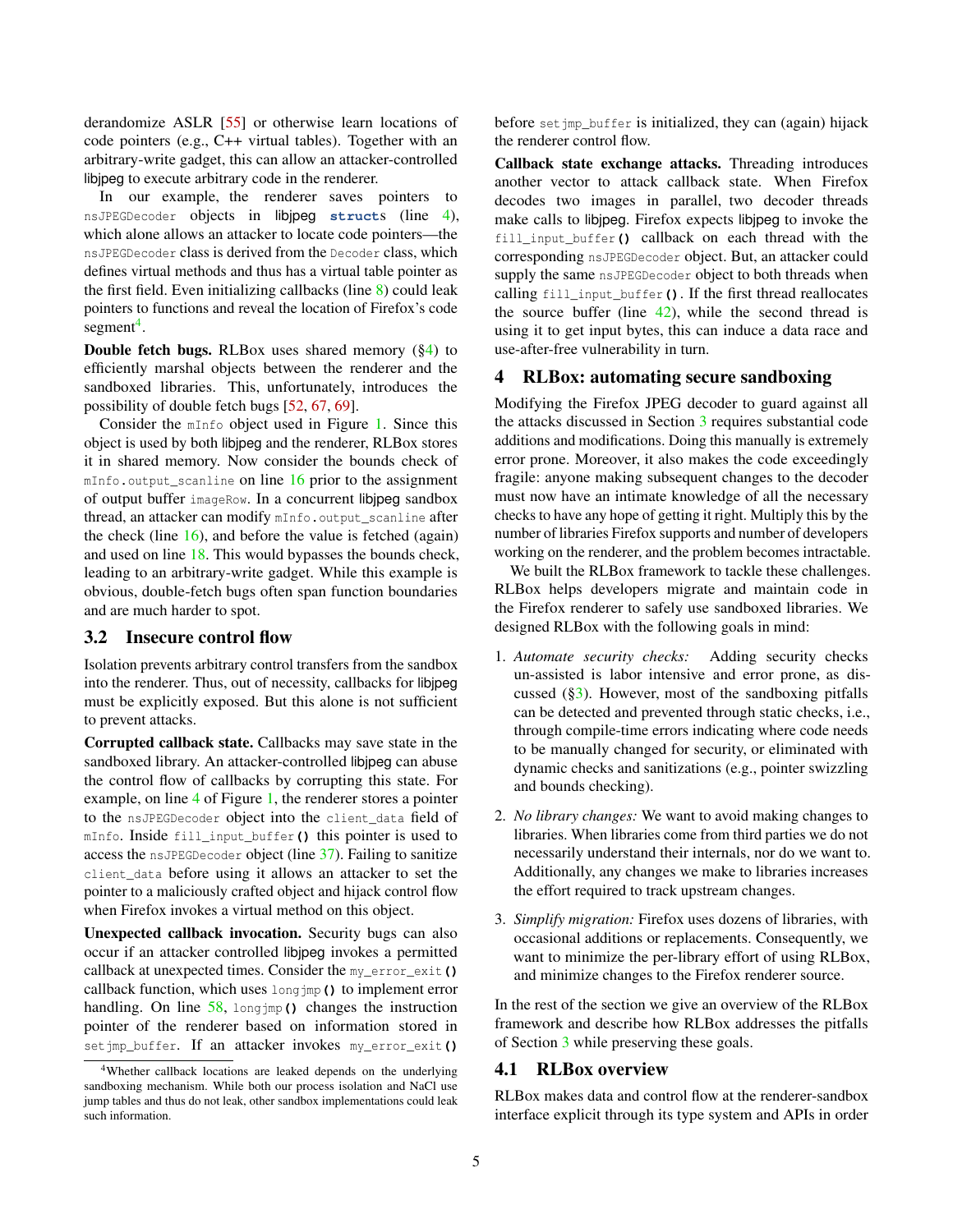to mediate these flows and enforce security checks across the trust boundary.

RLBox mediates *data flow* with tainted types that impose a simple static information flow control (IFC) discipline [\[47\]](#page-18-16). This ensures that sandbox data is validated before any potentially unsafe use. It also prevents pointer leaks into the sandbox that could break ASLR.

RLBox mediates *control flow* through a combination of tainted types and API design. Tainting, for example, allows RLBox to prevent branching on tainted values that have not been validated. API design, on the other hand, is used to restrict control transfers between the renderer and sandbox. For instance, the renderer must use sandbox\_invoke**()** to invoke functions in the sandbox; any callback into the renderer by the sandbox must first be registered by the renderer using the sandbox\_callback**(**callback\_fn**)** API.

Mediating control and data flow allows RLBox to:

- $\blacktriangleright$  Automate security checks: Swizzling operations, performing checks that ensure sandbox-supplied pointers point to sandbox memory, and identifying locations *where* tainted data must be validated is done automatically.
- $\blacktriangleright$  Minimize renderer changes: tainted data validation is enforced only when necessary. Thus, benign operations such as adding or assigning tainted values, or writing to tainted pointers (which are checked to ensure they point into the sandbox at creation time) are allowed by RLBox's type system. This eliminates needless changes to the renderer, while still ensuring safety.
- $\triangleright$  Efficiently share data structures: Static checks ensure that shared data is allocated in sandbox memory and accessed via tainted types. Data structures received by the renderer sandbox are marshaled lazily; this allows code to access a single field in a shared **struct** without serializing a big object graph. Finally, RLBox provides helper APIs to mitigate double fetches [\[52,](#page-18-13) [67\]](#page-18-14) when accessing this data.
- $\triangleright$  Assist with code migration: Compile-time type and interface errors  $(\S5)$  guide the developer through the process of migrating a library into a sandbox. Each compile error points to the next required code change—e.g., data that needs to be validated before use, or control transfer code that needs to be changed to use RLBox APIs.
- $\triangleright$  Bridge machine models: Sandboxing mechanisms can have a different machine model from the application (e.g., both Native Client and WebAssembly use 32-bit pointers and 32-bit **long**s regardless of the platform); by intercepting all data and control flow we can also automatically translate between the application and sandbox machine models—and for Wasm we do this ([§9\)](#page-16-0).

<span id="page-5-0"></span>In the rest of this section, we discuss how tainting is used to mediate data flow  $(\S4.2)$  and control flow  $(\S4.4)$ . We then describe how the renderer can validate and untaint data ([§4.3\)](#page-6-0). We detail our implementation as a C++ library later  $(\S6.1)$ .

## 4.2 Data flow safety

All data originating from a sandbox begins life tainted. Tainting is automatically applied by wrapping data with the tainted**<**T**>** constructor. Tainting does not change the memory layout of a value, only its type. Once applied, though, tainting cannot be removed. The only way to remove a taint is through explicit validation ([§4.3\)](#page-6-0).

In general, RLBox propagates taint following a standard IFC discipline. For example, we propagate taint to any data derived from tainted values such as data accessed through a tainted pointer, or arithmetic operations when one or more operands are tainted. We detail how RLBox implements tainted types and taint tracking in the C++ type system in Section [6.1.](#page-8-0) In the rest of this section we show how RLBox uses tainting to ensure data flow safety.

Data flow into the renderer. To protect the renderer from malicious inputs, all data flows from the sandbox into the renderer are tainted. Data primarily flows out of the sandbox through two interfaces. First, sandbox\_invoke**()**, the only way to call into the sandbox, taints its return value. Second, the use of sandbox\_callback**()**, which permits callbacks into the renderer from the sandbox, statically forces the parameters of callbacks to be tainted. Any code failing to follow either of these rules would cause a compilation error.

As an example, consider the JPEG decoder code that calls libjpeg's jpeg\_read\_header**()** to parse headers shown below:

```
jpeg_decompress_struct mInfo;
int status = jpeg_read_header(&mInfo, TRUE);
```
With RLBox, the second line must be modified to use sandbox\_invoke (), and status must be declared as tainted<sup>[5](#page-5-1)</sup>:

```
tainted<int> status = sandbox_invoke(mRLBox,
 ,→ jpeg_read_header, &mInfo, TRUE);
```
In addition to the invoke and callback interfaces, data can flow into the renderer via pointers to sandboxed memory. RLBox, however, forces both these pointers and any data derived from them (e.g., via pointer arithmetic or pointer dereferencing) to be tainted—and, as we discuss shortly, using tainted pointers in the renderer is always safe.

Data flow into the sandbox. RLBox requires data flowing into sandbox from the renderer to either have a simple numeric type or a tainted type. Untainted pointers, i.e., pointers into renderer memory, are not permitted. This restriction enforces a code correctness requirement—sandboxed code only gets pointers it can access, i.e., pointers into sandbox memory—and, moreover, preserves the renderer's ASLR: any accidental pointer leaks are eliminated by construction.

Compile-time errors are used to guide the code changes necessary to use a sandboxed library. To demonstrate this, we continue with the example of JPEG header parsing

<span id="page-5-1"></span><sup>5</sup> In this paper, we use full type names such as tainted**<int>** for clarity. In practice, we use C++'s **auto** keyword to make code less verbose.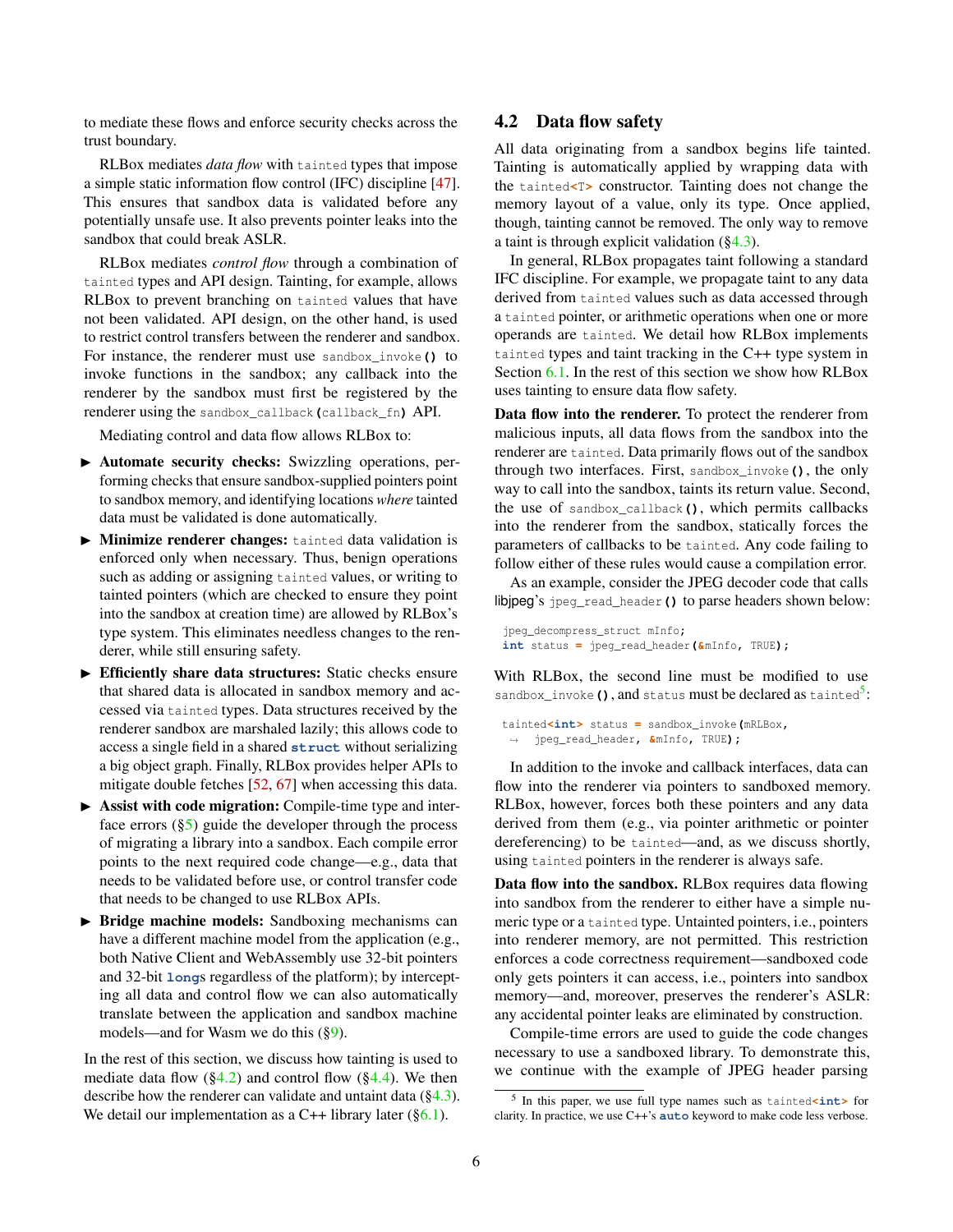shown above. To start, note that the TRUE parameter to jpeg\_read\_header**()** can remain unchanged as it has a simple numeric type (in C++). On the other hand, the parameter **&**mInfo points to a **struct** in renderer memory, which libjpeg cannot access; RLBox thus raises a compile-time error.

To address this compilation error, RLBox requires such shared data structures to be allocated in sandbox memory using sandbox\_malloc**()**:

```
tainted<jpeg_decompress_struct*> p_mInfo
,→ = sandbox_malloc<jpeg_decompress_struct>(mRLBox);
tainted<int> status = sandbox_invoke(mRLBox,
 ,→ jpeg_read_header, p_mInfo, TRUE);
```
Placing shared data structures in sandboxed memory in this way simplifies data marshaling of pointer parameters during function calls—RLBox simply marshals pointers as numeric types, it does not eagerly copy objects. Indeed, this design allows RLBox to automatically generate the marshaling code without any user annotations or pointer bounds information (as required by most RPC-based sandboxing tools). Moreover, RLBox can do all of this without compromising the renderer's safety—renderer code can only access shared sandbox memory via tainted pointers.

While RLBox does not allow passing untainted pointers into libjpeg, pointers to callback functions, such as fill\_input\_buffer**()**, need to be shared with the sandbox these can be shared either as function call parameters to libjpeg functions, return values from callbacks, or by directly writing to sandbox memory. RLBox permits this without exposing the raw callback pointers to libjpeg, through a level of indirection: *trampoline functions*. Specifically, RLBox automatically replaces each Firefox callback passed to libjpeg with a pointer to a trampoline function and tracks the mapping between the two. When the trampoline function is invoked, RLBox invokes the appropriate Firefox callback on libjpeg's behalf.

<span id="page-6-0"></span>Benefits of tainted pointers. By distinguishing pointers to renderer memory from pointers to sandbox memory at the type level with tainted, RLBox can automatically enforce several important security requirements and checks. First, RLBox does not permit Firefox to pass untainted pointers to libjpeg. Second, RLBox automatically swizzles and unswizzles pointers appropriately when pointers cross the renderer-library boundary, including pointers in deeply nested data structures. (We give a more detailed treatment of pointer swizzling in Appendix [A.](#page-19-0)) Third, RLBox automatically applies pointer-bounds sanitization checks when tainted pointers are created to ensure they always point to sandboxed memory. Together, these properties ensure that we preserve the renderer's ASLR—any accidental pointer leaks are eliminated by construction—and that the renderer cannot be compromised by unsanitized pointers—all tainted pointers point to sandbox memory.

### 4.3 Data validation

RLBox disallows computations (e.g., branching) on tainted data that could affect the renderer control and data flow. The Firefox renderer, however, sometimes needs to use data produced by library code. To this end, RLBox allows developers to unwrap tainted values, i.e., convert a tainted**<**T**>** to an untainted T, using validation methods. A validation method takes a closure (C++ lambda) that unwraps the tainted type by performing necessary safety checks and returning the untainted result. Unfortunately, it is still up to the user to get these checks correct; RLBox just makes this task easier.

RLBox simplifies the burden on the developer by offering different types of validation functions. The first, verify**(**verify\_fn**)**, validates simple tainted value types that have already been copied to renderer memory (e.g., simple values), as shown in this example:

```
tainted<int> status = sandbox_invoke(mRLBox,
,→ jpeg_read_header, p_mInfo, TRUE);
int untaintedStatus = status.verify([](int val){
 if (val == JPEG_SUSPENDED ||
     val == JPEG_HEADER_TABLES_ONLY ||
     val == JPEG_HEADER_OK ) { return val; }
 else { /* DIE! */ }
});
if (untaintedStatus == JPEG_SUSPENDED) { ... }
```
Not all tainted data lives in renderer memory, though. Validating shared tainted data structures that live in sandbox memory is unsafe: a concurrent sandbox thread can modify data after it's checked and before it's used. The copyAndVerify**(**verify\_fn**,** arg**)** validator addresses this by copying its arguments into renderer memory before invoking the verify\_fn closure. To prevent subtle bugs where a verify**()** function is accidentally applied to data in shared memory, RLBox issues a compile-time error—notifying the developer that copyAndVerify**()** is needed instead.

The unsafeUnverified**()** function removes tainting without any checks. This obviously requires care, but has several legitimate uses. For example, when migrating a codebase to use sandboxing, using unsafeUnverified**()** allows us to incrementally test our code before all validation closures have been written ([§5\)](#page-8-1). Furthermore, unsafeUnverified**()** is sometimes safe and necessary for performance—e.g., passing a buffer of libjpeg-decoded pixel data to the Firefox renderer without copying it out of sandbox memory. This is safe as pixel data is simple byte arrays that do not require complex decoding.

Validation in the presence of double fetches. Though our safe validation functions ensure that sandbox code cannot concurrently alter the data being validated, in practice we must also account for double fetch vulnerabilities.

Consider, for example, migrating the following snippet from the nsJPEGDecoder:: OutputScanlines function:

<sup>1</sup> **while (**mInfo**.**output\_scanline **<** mInfo**.**output\_height**) {** <sup>2</sup> **...**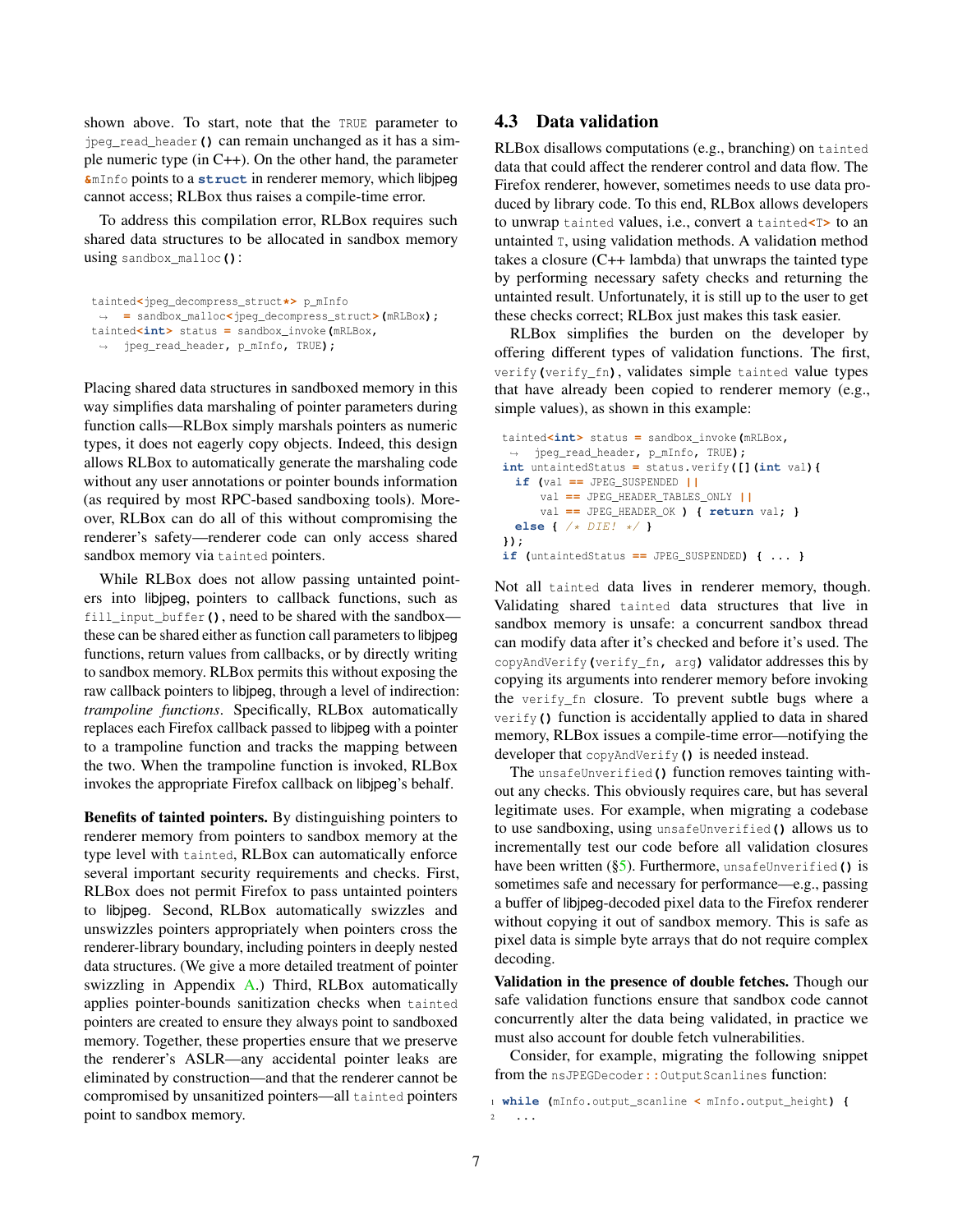```
3 imageRow = reinterpret_cast<uint32_t*>(mImageData) +
4 ,→(mInfo.output_scanline * mInfo.output_width);
5 ...
6 }
```
Here, mInfo is a structure that lives in the sandbox shared memory. Buffer imageRow is a pointer to a decoded pixel-row that Firefox hands off to the rendering pipeline and thus must not be tainted. To modify this code, we must validate the results on lines [1](#page-6-0) and [4](#page-6-0) which are tainted as they rely on mInfo. Unfortunately, validation is complicated by the double fetch: a concurrent sandbox thread could change the value of output\_scanline between its check on line [1](#page-6-0) and its use on line [4,](#page-6-0) for example. Unsafely handling validation would allow the sandbox to control the value of imageRow (the destination buffer) and thus perform arbitrary out-of-bounds writes.

We could address this by copying output\_scanline to a local variable, validating it once, and using the validated value on both lines. But, it's not always this easy—in our port of Firefox we found numerous instances of multiple reads, interspersed with writes, spread across different functions. Using local variables quickly became intractable.

To address this, RLBox provides a freeze**()** method on tainted variables and struct fields. Internally, this method makes a copy of the value into renderer memory and ensures that the original value (which lives in sandbox memory), when used, has not changed. To prevent accidental misuse of freezable variables, RLBox disallows the renderer from reading freezable variables and fields until they are frozen. RLBox does, however, allow renderer code to write to frozen variables—an operation that modifies the original value and its copy. Finally, the unfreeze**()** method is used to restore the sandbox's write access.

Unlike most other RLBox features, ensuring that a variable remains frozen imposes some runtime overhead. This is thus a compile-time, opt-in feature that is applied to select variables and **struct** fields.

Writing validators. We identify two primary styles of writing validators in our porting Firefox to use sandboxed libraries: we can focus on either preserving application invariants or on preserving library invariants when crossing the trust boundary. We demonstrate these two alternate styles, using the above OutputScanlines example.

- 1. *Maintaining application invariants:* The first focuses on invariants expected by Firefox. To do this, we observe that imageRow is a pointer into the mImageData buffer and is used as a destination to write one row of pixels. Thus, it is sufficient to ensure that the result of output\_scanline **\*** output\_width is between **0** and mImageDataSize  rowSize. This means that the imageRow pointer has room for at least one row of pixels.
- 2. *Checking library invariants:* The second option focuses on invariants provided by libjpeg. This option assumes that the Firefox decoder behaves correctly when libjpeg

is well-behaved. Hence, we only need to ensure that libjpeg adheres to its specification. In our example, the libjpeg specification states that output\_scanline is at most the height of the image: we thus only need to freeze output\_scanline and then validate it accordingly.

### <span id="page-7-0"></span>4.4 Control flow safety

As discussed in Section [3,](#page-2-0) a malicious sandbox could attempt to manipulate renderer control flow in several ways. While data attacks on control flow are prevented by tainting (e.g., it's not possible to branch on a tainted variable), supporting callbacks requires additional support.

Control transfers via callbacks. It's unsafe to allow sandboxes to callback arbitrary functions in the renderer. It's also important to ensure they can only call functions which use tainted appropriately. Thus, RLBox forces application developers—via compile-time errors—to explicitly register callbacks using the sandbox\_callback**()** function. For instance, line  $8$  in Figure [1,](#page-3-1) must be rewritten to:

```
mSourceMgr.fill_input_buffer
 ,→ = sandbox_callback(mRLBox,fill_input_buffer);
```
Statically whitelisting callbacks alone is insufficient—an attacker-controlled sandbox could still corrupt or hijack the control flow of the renderer by invoking callbacks at unexpected times. To address this class of attacks, RLBox supports unregistering callbacks with the unregister**()** method. Moreover, the framework provides RAII (resource acquisition is initialization) [\[60\]](#page-18-17) semantics for callback registration, which allows useful code patterns such as automatically unregistering callbacks after completion of an invoked libjpeg function.

To deal with callback state exchange attacks  $(\S_3)$ , RLBox raises a compile-time error when renderer pointers leak into the sandbox. For example, the JPEG decoder saves its instance pointer with libjpeg and retrieves it in the fill\_input\_buffer**()** callback, as shown on line [37](#page-3-1) of Figure [1.](#page-3-1) RLBox requires the application developer to store such callback state in the application's thread local storage (TLS) instead of passing it to libjpeg. Thus, when fill\_input\_buffer**()** is invoked, it simply retrieves the decoder instance from the TLS, preventing any pointer leaks or callback state modifications.

Non-local control transfers. A final, but related concern is protecting control flow via setjmp**()**/longjmp**()**. These functions are used for exception handling (e.g., my\_error\_exit**()** in Figure [1\)](#page-3-1). They work like a non-local **goto**, storing various registers and CPU state in a **jmp\_buf** on setjmp**()** and restoring them on longjmp**()**.

Naively porting libjpeg and libpng would store **jmp\_buf** in sandboxed memory. Unfortunately, this doesn't work—there is no easy way to validate a **jmp\_buf** that is portable across different platforms. We thus instead place such sensitive state in the renderer's TLS and avoid validation altogether. With libipeg this is straightforward since the  $\frac{1}{2}$  put is only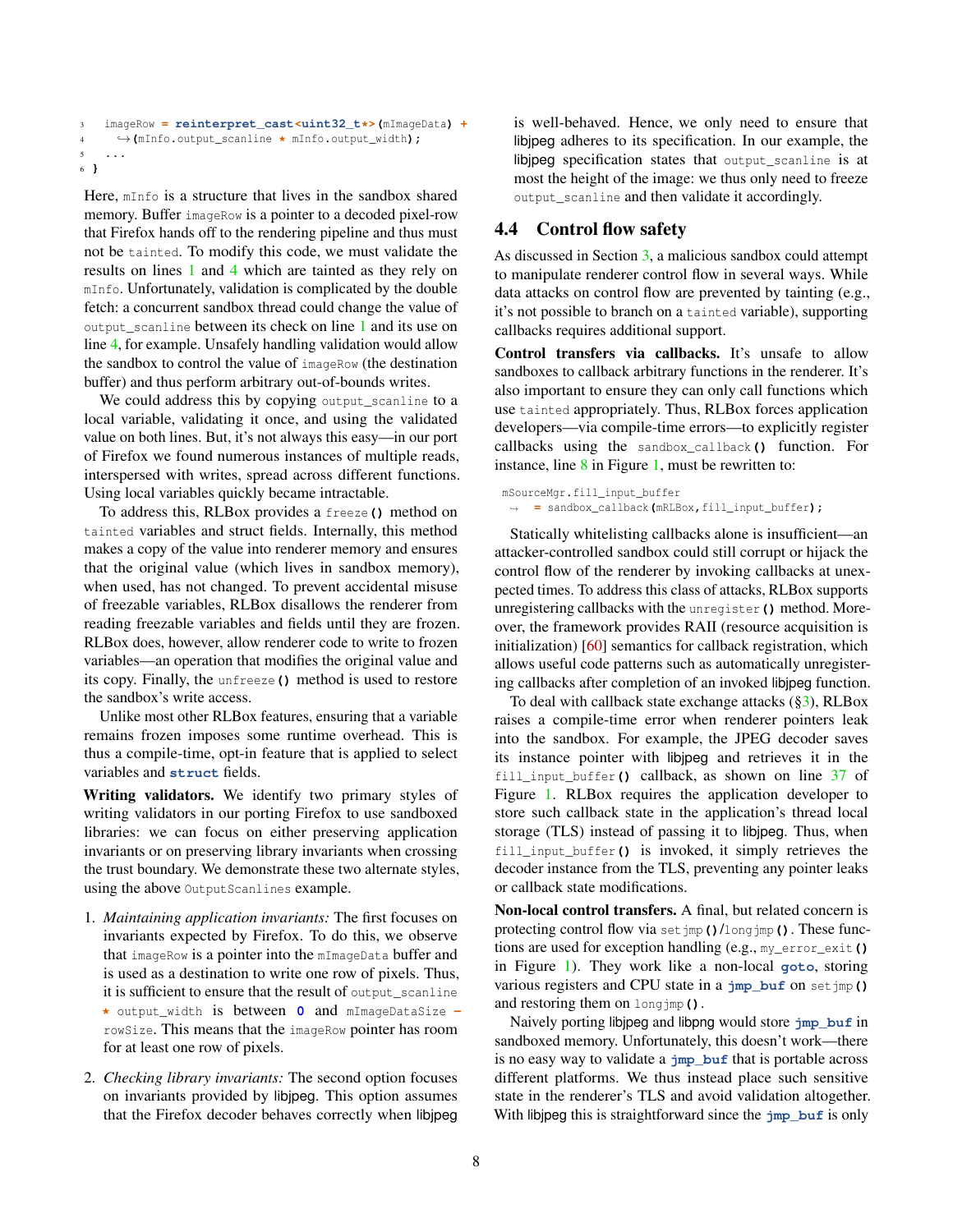used in the my<sub>error</sub> exit () callback. libpng, however, calls longjmp**()** itself. Since we can't expose longjmp**()** directly, when sandboxing libpng, we expose a longjmp**()** trampoline function that calls back to the renderer and invokes longjmp**()** on libpng's behalf, using the **jmp\_buf** stored in the TLS.

### <span id="page-8-1"></span>5 Simplifying migration

RLBox simplifies migrating renderer code to use sandboxed libraries while enforcing appropriate security checks. RLBox does this by removing error-prone glue code (e.g., for data marshaling) and by reducing the security-sensitive code required for migration. The resulting reduction in developer effort is evaluated in detail in Section [7.3.](#page-12-1)

The RLBox framework helps automate porting by (1) allowing Firefox developers to *incrementally* port application code—the entire application compiles and runs with full functionality (passing all tests) between each step of porting and (2) guiding the porting effort with compiler errors which highlight what the next step should be. We illustrate how RLBox minimizes engineering effort using this incremental, compiler-directed approach using our running example.

To start, we assume a standard Firefox build that uses a statically linked libjpeg.

Step 1 (creating the sandbox). We start using RLBox by creating a sandbox for libjpeg using the None sandboxing architecture. As the name suggests, this sandbox does not provide isolation; instead it redirects all function calls back to the statically linked, unsandboxed libjpeg. However, RLBox still fully enforces all of its type-level guarantees such as tainting untrusted data. Thus, we can start using RLBox while still passing functional tests.

Step 2 (splitting data and control flow). Next, we migrate each function call to libjpeg to use the sandbox\_invoke**()** API. RLBox flags calls passing pointers to the sandbox as compile-time errors after this conversion, as the sandbox will be unable to access the (application) memory being pointed to. To resolve this, we also convert the allocations of objects being passed to libjpeg to instead use sandbox\_malloc**()**. For example, in Section [3,](#page-2-0) we rewrote:

```
tainted<int> status = sandbox_invoke(mRLBox,
 ,→ jpeg_read_header, &mInfo, TRUE);
```
to, instead, allocate the mInfo object in the sandbox:

```
tainted<jpeg_decompress_struct*> p_mInfo =
  sandbox_malloc<jpeg_decompress_struct>(mRLBox);
tainted<int> status = sandbox_invoke(mRLBox,
 ,→ jpeg_read_header, p_mInfo, TRUE);
```
At this point, we need to re-factor the rest of this function and several other JPEG decoder functions—mInfo is a data member of the nsJPEGDecoder class. Doing this in whole is exhausting and error-prone. Instead, we remove the mInfo data member and add one extra line of code in each member function before mInfo is first used:

jpeg\_decompress\_struct**&** ,<sup>→</sup> mInfo **= \*(**p\_mInfo**.**unsafeUnverified**());**

This *unsafe alias pattern* allows the remainder of the function body to run unmodified, i.e., the alias defined in this pattern can be used everywhere the original mInfo variable is needed, albeit unsafely, as unsafeUnverified**()** temporarily suppresses the need for validation functions.

We also need to deal with return values from sandbox\_invoke**()** which are tainted, either by writing validation functions to remove the taint or deferring this till the next step and using unsafeUnverified**()** to satisfy the type checker. Again, the entire application should now compile and run as normal.

Step 3 (hardening the boundary). Our next goal is to gradually remove all instances of the unsafe alias pattern, moving Firefox to a point where all data from the sandbox shared memory and all tainted return values are handled safely.

We can do this incrementally, checking our work as we go by ensuring the application still compiles and runs without errors. To do this, we simply move each unsafe-alias pattern downwards in the function source; as it moves below a given statement, that statement is no longer able to use the alias and must be converted to use the actual tainted value. This may involve writing validation functions, registering callbacks, or nothing (e.g., for operations which are safe to perform on tainted values). We can compile and test the application after any or all such moves. At the end, shared data is allocated appropriately, and all tainted values should be validated—no instances of unsafeUnverified**()** should remain.

Step 4 (enabling enforcement). Our final task is to replace the None sandbox with one that enforces strong isolation. To start, we remove the statically-linked libjpeg and change the sandbox type from None to None\_DynLib. In contrast to the None sandbox, the None\_DynLib sandbox dynamically loads libjpeg. Any remaining calls to libjpeg made without the sandbox\_invoke**()** will fail with a symbol resolution error at compile time. We resolve these and finish by changing the sandbox type to Process, NaCl sandbox types that enforce isolation. We discuss these isolation mechanisms in more detail in Section [6.2.](#page-9-0)

#### <span id="page-8-2"></span>6 Implementation

Our implementation consists of two components: (1) a C++ library that exposes the APIs that developers use when sandboxing a third-party library, and (2) two isolation mechanisms that offer different scaling-performance trade-offs. We describe both of these below, and also describe a third approach in Section [9.](#page-16-0)

#### <span id="page-8-0"></span>6.1 RLBox C++ API and type system

The RLBox API is implemented largely as a pure C++ library. This library consists of functions like sandbox\_invoke**()** that are used to safely transfer control between the application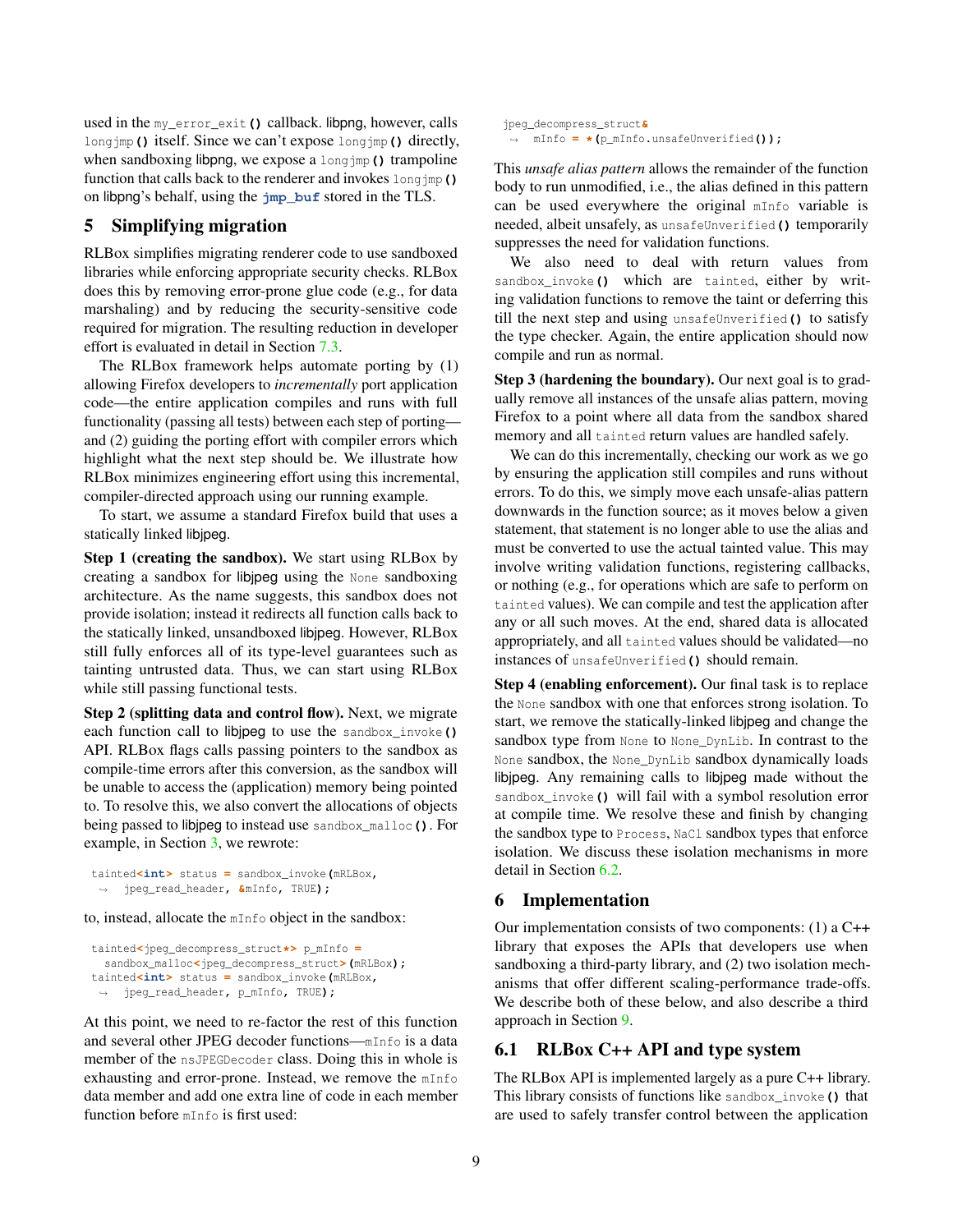and library. These functions return tainted values and can only be called with tainted values or primitives. The library's wrapped types (e.g., tainted**<**T**>**) are used to ensure dataflow safety (e.g., when using a value returned by sandbox\_invoke**()**). Since the implementation of the control flow functions is mostly standard, we focus on our implementation of tainted values.

The **tainted<T>** wrapper. We implement tainted**<**T**>** as a simple wrapper that preserves the memory layout of the unwrapped T value, i.e., tainted**<int>** is essentially **struct** tainted**<int> { int** val**; }**. The only distinction between tainted and untainted values is at the type-level. In particular, we define methods and operators on tainted**<**T**>** values that (1) ensure that tainted values cannot be used where untainted values are expected (e.g., branch conditions) without validation and (2) allow certain computations on tainted data by ensuring their results are themselves tainted.

In general, we cannot prevent developers from deliberately abusing unsafe C++ constructs (e.g., **reinterpret\_cast**) to circumvent our wrappers. Our implementation, however, guards against common C++ design patterns that could inadvertently break our tainted abstraction. For example, we represent tainted pointers as tainted**<**T**\*>** and not tainted**<**T**> \***. This ensures that developers cannot write code that inadvertently unwraps tainted pointers via pointer decay—since all C++ pointers can decay to **void\***. We also use template meta-programming and SFINAE to express more complex type-level policies. For example, we disallow calls to verify**()** on pointer types and ensure that callback functions have wrapped all parameters in tainted.

Operators on **tainted** data. For flexibility, we define several operators on tainted types. Operations which are always safe, such as the assignment (**operator=**) of a tainted**<int>**, simply forward the operation to the wrapped **int**. Other operators, however, require return types to be tainted. Still others require runtime checks. We give a few illustrative examples.

- I *Wrapping returned values:* We allow arithmetic operators (e.g., **operator+**) on, say, tainted**<int>**s, or a tainted<int> and an untainted int, but wrap the return value.
- I *Runtime checks:* We allow array indexing with both **int**s and tainted**<int>s** by defining a custom array indexing operator **operator[]**. This operator performs a runtime check to ensure the array indexing is within sandbox memory.
- **I** *Pointer swizzling:* We also allow operations such as **operator=**, **operator\***, and **operator->** on tainted pointers, but ensure that the operators account for swizzling (in addition to the runtime bounds check) when performing these operations. As with the others, these operators return tainted values. In Appendix  $A$ , we describe the subtle details of type-driven automatic pointer swizzling.

Wrapped structs. Our library can automatically wrap primitive types, pointer types, function pointers, and static array types. It cannot, however, wrap arbitrary user-defined structs without some added boilerplate definitions. This is because C++ (as of C++17) does not yet support reflection on struct field *names*. We thus built a ~100LOC Clang plugin that automatically generates a header file containing the required boilerplate for all struct types defined in the application source.

Other wrapped types. In addition to the tainted wrapper type, RLBox also relies on several other types for both safety and convenience. As an example of safety, our framework distinguishes registered callbacks from other function pointers, at the type level. In particular, sandbox\_callback returns values of type callback**<...>**. This allows us to ensure that functions that expect callbacks as arguments can in fact only be called with callbacks that have been registered with sandbox\_callback. As an example of convenience, RLBox provides RAII types such as stack\_arr**<**T**>** and heap\_arr**<**T**>** which minimize boilerplate. With these types, developers can for instance invoke a function with an inline string: sandbox\_invoke**(**sbox**,** png\_error**,** stack\_arr**(**"..."**))**.

### <span id="page-9-0"></span>6.2 Efficient isolation mechanisms

The RLBox API provides a plugin approach to support different, low-level sandboxing mechanisms. We describe two sandboxing mechanisms which allow portable and efficient solutions for isolating libraries in this section. In Section [9](#page-16-0) we describe a third mechanism, based on WebAssembly, that we recently integrated in production Firefox.

The first mechanism uses software-based fault isolation (SFI) [\[65\]](#page-18-18) extending Google's Native Client (NaCl) [\[54,](#page-18-5) [70\]](#page-18-6), while the second uses OS processes with a combination of mutexes and spinlocks to achieve performance. These approaches and trade-offs are described in detail below.

SFI using NaCl. SFI uses inline dynamic checks to restrict the memory addressable by a library to a subset of the address space, in effect isolating a library from the rest of an application within a single process. SFI scales to many sandboxes, has predictable performance, and incurs low overhead for context switching (as isolation occurs within a single process). The low context-switch overhead (about  $10\times$  a normal function call) is critical for the performance of streaming libraries such as libjpeg, which tend to have frequent control transfers. We explore this in more detail later  $(\frac{87}{3})$ .

To support library sandboxing with SFI, we extend the NaCl compiler toolchain [\[54,](#page-18-5) [70\]](#page-18-6). NaCl was originally designed for sandboxing mobile code in the browser, not library sandboxing. Hence, we made significant changes to the compiler, optimization passes, ELF loader, machine model and runtime; we give a thorough description of these changes in Appendix [B.](#page-19-1) To ensure that our changes do not affect security, we always verify the code produced by our toolchain with the *unmodified* NaCl binary code verifier.

We use our modified NaCl compiler toolchain to compile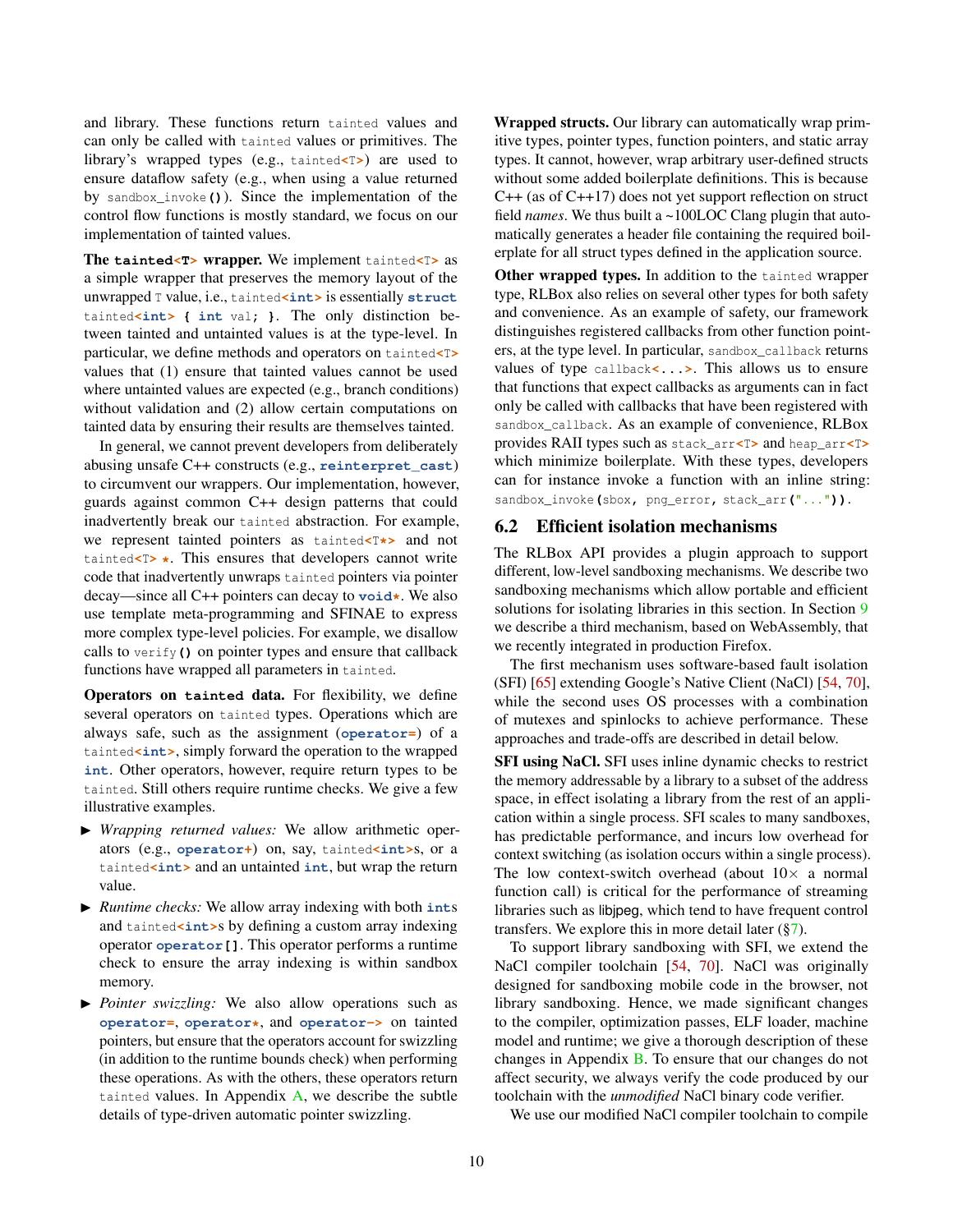libraries like libjpeg along with a custom runtime component. This runtime component provides symbol resolution and facilitates communication with the renderer.

Process sandboxing. Process sandboxing works by isolating a library in a separate *sandbox process* whose access to the system call interface is restricted using seccomp-bpf [\[35\]](#page-18-19). We use shared memory between the two processes to pass function arguments and to allocate shared objects. Compared to SFI, process sandboxing is simpler and does not need custom compiler toolchains. When used carefully, it can even provide performance comparable to SFI ([§7\)](#page-10-0).

As with SFI, process sandboxing also includes a custom runtime that handles communication between the library and renderer. Unlike SFI, though, this communication is a control transfer that requires inter-process synchronization. Unfortunately, using a standard synchronization mechanism—notably, condition variables—is not practical: a simple cross-process function is over  $300 \times$  slower than a normal function call.

Our process sandbox uses both spinlocks and condition variables, allowing users to switch between to address application needs. Spinlocks offer low control-transfer latency  $(20 \times a$  normal function call), at the cost of contention and thus scalability. Condition variables have higher latency (over  $300 \times$  a normal function call), but minimize contention and are thus more scalable. In the next section we detail our Firefox integration and describe how we switch between these two process sandboxing modes.

#### <span id="page-10-2"></span>6.3 Integrating RLBox with Firefox

To use the SFI or Process sandbox mechanisms efficiently in Firefox, we must make several policy decisions about when to create and destroy sandboxes, how many sandboxes to keep alive, and for the Process sandbox when to switch synchronization modes. We describe these below.

Creating and destroying sandboxes. We build Firefox with RLBox sandboxing web page decompression, image decoding, and audio and video playback. We apply a simple policy of creating a sandbox on demand—a fresh sandbox is required when decoding a resource with a unique **<**renderer**,** library**,** content**-**origin**,** content**-**type**>** as discussed in Section [2.](#page-1-2) We lazily destroy unused sandboxes once we exceed a fixed threshold. We determine this threshold experimentally. Most webpages have a large number of compressed media files as compared to the number of images  $(\S7.1)$ . Since we can only reasonably scale to 250 sandboxes  $(\S7.5.3)$ , we conservatively use a threshold 10 sandboxes for JPEG and PNG image decoding, and 50 sandboxes for webpage decompression. Browsers do not typically play multiple audio or video content simultaneously—we thus simply create a fresh sandbox for each audio and video file that must be decoded and destroy the sandbox immediately after.

Switching synchronization modes. For the Process sandbox, we switch between spinlocks and conditional variables

according to two policies. First, we use spinlocks when the renderer performs a latency sensitive task, such as decoding an image using a series of synchronous libjpeg function calls and callbacks. But, when the renderer requests more input data, we switch to the condition variables; spinlocks would create needless CPU contention while waiting for this data (often from the network). Second, for large media decoding such as 4K images, we use condition variables: each function call to the sandbox process takes a large amount of time (relative to the context switch) to perform part of the decoding. Though we can use more complex policies (e.g., that take load into effect), we find these two simple policies to perform relatively well  $(\frac{87}{3})$ .

Leveraging multiple cores. Since 95% of devices that run Firefox have more than 1 core, we can use multiple cores to optimize our sandbox performance.<sup>[6](#page-10-1)</sup> In particular, our process sandbox implementation pins the sandboxed process on a separate CPU core from the renderer process to avoid unnecessary context switches between the renderer and sandboxed process. This is particularly important when using spinlocks since the sandbox process's spinlock takes CPU cycles even when "not in use"; pinning this process to a separate core ensures that the sandbox process does not degrade the renderer performance. In our evaluation  $(\frac{8}{7})$ , we reserve one of the system's cores exclusively for the processes created by our sandboxing mechanism, when comparing against the stock and SFI builds (which use all cores for the renderer process' threads).

#### <span id="page-10-0"></span>7 Evaluation

To evaluate RLBox, we highlight several key questions and list benchmarks that answer these.

- $\triangleright$  Are there large amounts of cross origin resources in websites that expose renderer to possible compromise? In Section [7.1,](#page-11-0) we show that the use of cross origin resources is pervasive in the Alexa top 500 websites, and could even be used to compromise websites like Gmail.
- $\triangleright$  What are the sources of overhead when using RLBox to sandbox libraries? In Section [7.2,](#page-11-1) we break down the sources of overhead and show that these are quite modest.
- $\blacktriangleright$  How much effort is required to migrate Firefox to RLBox? In Section [7.3,](#page-12-1) we show via metrics that developer effort for migration is reasonable and typically only takes a few days.
- $\triangleright$  What is the performance impact of using RLBox in Firefox? In Section [7.4,](#page-12-0) we measure end-to-end page latencies and memory overhead of popular websites when various media libraries are sandboxed with two different isolation mechanisms  $(\S6.2)$  and show that both mechanisms perform well and can handle media heavy websites.
- What is the impact of RLBox specifically on the browser's renderer process and will this approach scale? In Section [7.5,](#page-13-1) we use micro-benchmarks to show that the CPU

<span id="page-10-1"></span><sup>6</sup>See <https://data.firefox.com/dashboard/hardware>, last visited May 15, 2019.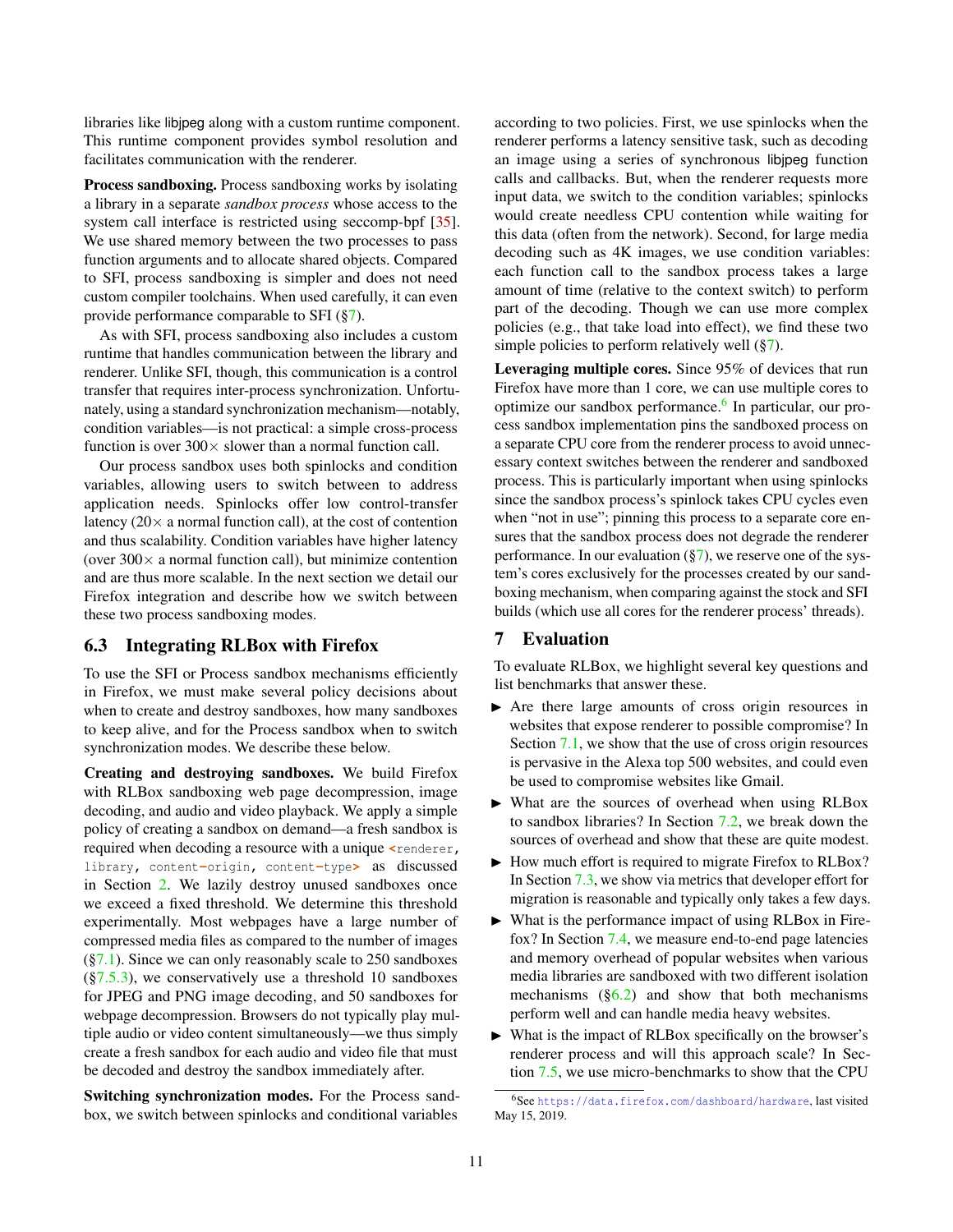<span id="page-11-2"></span>

Figure 2: Cross-origin media resources included in the Alexa top 500 websites. The mean and median cross-origin media resources loaded are 50 and 32 respectively. The majority of these are images.

overhead of web page decompression and image decoding in the renderer process is modest. We also show how CPU and memory overhead scale well and allow up to 250 sandboxes to be simultaneously used in Firefox.

 $\triangleright$  Can RLBox be used outside Firefox? In Section [7.6,](#page-14-1) we show that RLBox is a general purpose framework by sandboxing libraries in an Apache web-server module as well as a Node.js native module. The performance overhead and developer effort for these migrations are modest.

Machine Setup. All benchmarks in this section is run on an Intel i7-6700K (4 GHz) machine with 64 GB of RAM, with hyperthreading disabled, running 64-bit Ubuntu 18.04.1. All Firefox builds tested are pinned to two CPU cores, which are isolated (no other process is allowed to run on these CPUs) to reduce noise. As discussed in Section  $6.3$ , the process sandbox build has the renderer process pinned to just one core, while the process sandbox uses the second core.

### <span id="page-11-0"></span>7.1 Cross-origin content inclusion

To evaluate how often web sites include content (e.g., images, audio, and videos) cross-origin, we crawled the Alexa top 500 websites. Our crawler—a simple Firefox extension—logs all cross-origin resource requests made by the website for 10 seconds after page load (allowing some dynamic content to be loaded). Figure [2](#page-11-2) shows our measurements, categorized by the resource MIME type. We find that 93% of the sites loaded at least one cross-origin media resource; the mean and median cross-origin media resources loaded are 48 and 30 respectively, where the bulk of cross-origin content are images. Many of the resource loads (median and mean 35 and 17 respectively) in our measurement are not just cross-origin but also *cross-site*. In the presence of media parsing library bugs, such loads would undermine Site Isolation protections.

The pervasive cross-origin resources inclusion indicates that sandboxing libraries at the **<**renderer**,** library**,** content**-**origin**,** content**-**type**>** grain can significantly reduce the surface area of attack. Although not all cross-origin

content is necessarily untrusted, the origin is nevertheless an important trust boundary in practice—and many websites do consider cross-origin media untrusted. For instance, Google allows users to freely upload content to sites**.**google**.**com, but serves such media content from googleusercontent**.**com. As another sign of untrust: they even re-encode images.

Unfortunately, they do not re-encode video or audio files. To test this, we created a page on sites**.**google**.**com in which we embedded both the VPX video proof of concept exploit of CVE-2015-4506 [\[11\]](#page-17-4) and the OGG audio proof of concept exploit of CVE-2018-5148 [\[12\]](#page-17-13). In both cases the files were unmodified. For VPX, we modified Firefox and Chrome (with Site Isolation) to re-introduce the VPX bug and visited our malicious website: in both browsers the video successfully triggered the bug.

We further tried to see if we can send such malicious content as part of an email to a Gmail address. Gmail re-encodes images, but does not re-encode the video and audio files. The preview feature even allows us to play the audio track—which we surprisingly found to be hosted on mail**.**google**.**com.

### <span id="page-11-1"></span>7.2 Baseline RLBox overhead

To understand the overhead of different parts of the RLBox framework in isolation we perform several micro-benchmarks.

Sandbox creation overhead. The overhead of sandbox creation is  $\approx$ 1ms for SFI sandboxes and  $\approx$ 2ms for process sandboxes. These overheads do not affect page latency for any realistic website, and can be hidden by pre-allocating sandboxes in a pool. For this reason, we don't include sandbox creation time in the remaining measurements.

Control transfer overhead. To understand the overhead of a control transfer, we measure the elapsed time for an empty function call with different isolation mechanisms. For reference, an empty function call without sandboxing takes about 0.02*µ*s in our setup. With sandboxing, we measured this to be 0.22*µ*s for SFI sandboxes, 0.47*µ*s for Process sandboxes using spinlocks, and 7.4*µ*s for Process sandboxes using conditional variables. SFI and Process sandboxes using spinlocks are an order of magnitude slower than a normal function call, but over  $10\times$  faster than Processes using condition variables, and are thus better suited for workloads with frequent control transfers.

Overhead of RLBox dynamic checks. The RLBox API introduces small overheads with its safety checks (e.g., pointer bounds checks, swizzling, and data validation functions). To measure these, we compare the overhead of rendering **.**jpeg and **.**png images on Firefox with sandboxed libraries with and without RLBox enabled. We find the difference to be negligible  $(< 1\%)$ . This is unsurprising: most of RLBox's checks are static and our dynamic checks are lightweight masks.

Overhead of SFI dynamic checks. Unlike process-based sandboxing, SFI incurs a baseline overhead (e.g., due to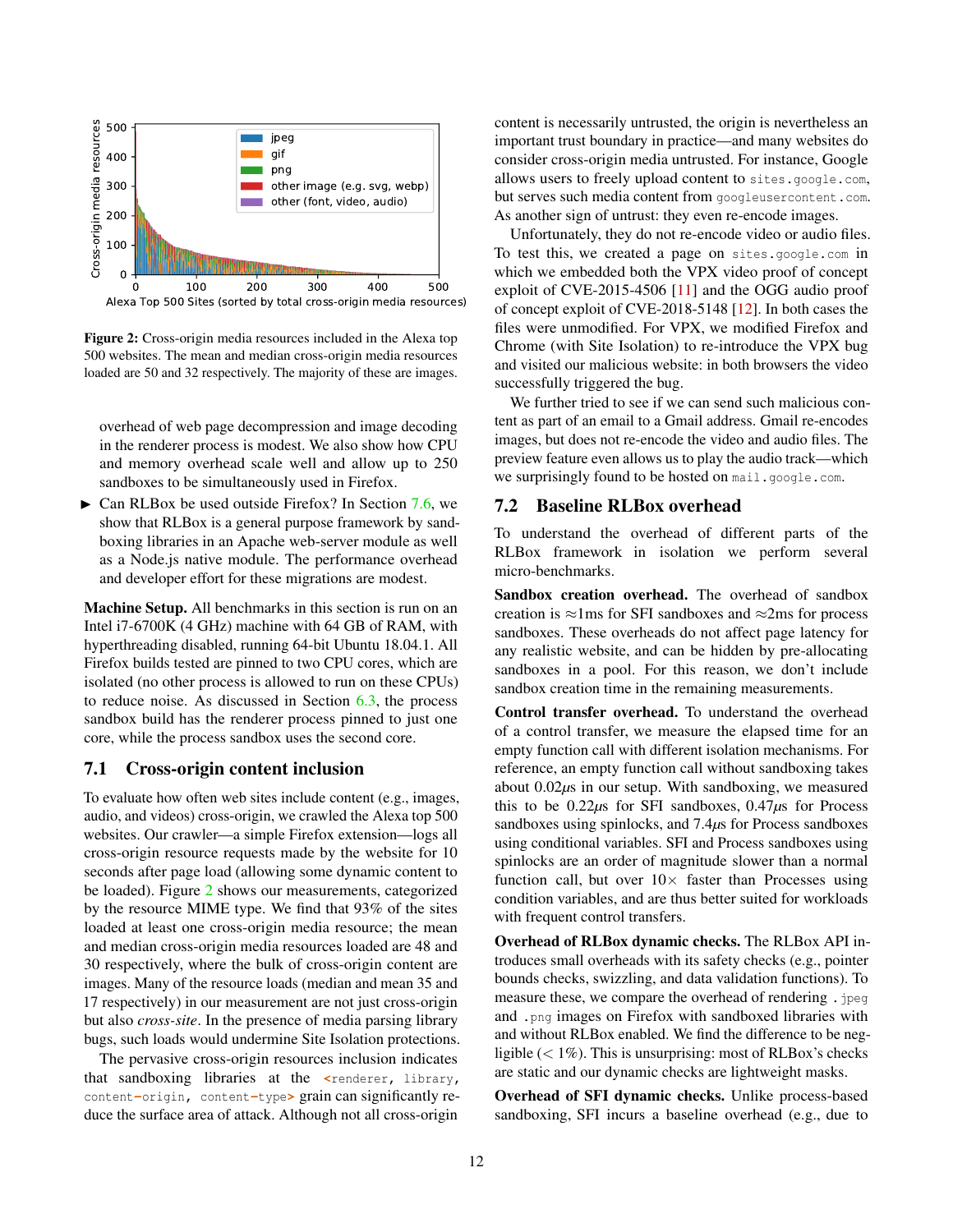inserted dynamic checks, padding etc.) [\[70\]](#page-18-6). To understand the overhead of our NaCl SFI implementation, we implement a small **.**jpeg image decoding program and measure its slowdown when using a sandboxed libjpeg. We find the overhead to be roughly 22%.

#### <span id="page-12-1"></span>7.3 Migrating Firefox to use RLBox

In this section, we evaluate developer effort required to migrate Firefox's code to use sandboxed libraries. To do this, we compute metrics around the automation provided by RLBox APIs as well as the metrics around the manual effort required by the developer. The results are presented in Figure [3.](#page-13-2)

Figure [3](#page-13-2) starts with metrics on RLBox automation. We first list the number of lines of glue-code (needed by both the Process and SFI sandbox) to marshal function parameters and return values for each function call to the sandbox—RLBox automatically generates this boilerplate through C++ templates and meta-programming. We then list the total automatic pointer swizzles that are performed by RLBox—these are required for any sandbox functions or callbacks that accept pointers. Additionally, we also list the number of pointer swizzles performed by RLBox to handle data-structures with nested pointers shared between the application and the sandboxed code. This is a particularly challenging task without RLBox, as manually identifying all locations where the application interacts with nested pointers is tedious and error-prone. We then list the number of required pointer bounds checks  $(\frac{64.2}{})$  that were automatically performed by RLBox. Finally we list the number of sites RLBox identifies that need validators ([§4.3\)](#page-6-0).

Figure [3](#page-13-2) also provides metrics for the manual effort required by the developer in the migration process. We list developer time taken to migrate several libraries, as well as the lines of code added for this. We additionally list two metrics specifically on validator functions: the number of unique validators and average lines of code per validator.

We highlight two key points of Figure [3.](#page-13-2) First, the automation provided by RLBox allows us to completely ignore all tasks in the first section of the figure, significantly easing the burden of migration. Second, while the number of lines of code modified during migration may seem large, many of the changes are mechanical; we believe the small number of person-days required for porting a library to RLBox is more reflective of the actual effort.

# <span id="page-12-0"></span>7.4 RLBox overhead in Firefox

We report the end-to-end overheads of Firefox with library sandboxing by measuring page latencies of webpages, memory overheads in Firefox as well as audio video playback rates.

Experimental setup. We evaluate end-to-end performance with six sandboxed libraries: libjpeg-turbo 1.4.3, libpng 1.6.3, zlib 1.2.11, libvpx 1.6.1, libtheora 1.2, and libvorbis as used in Firefox 57.0.4. We report performance for two Firefox builds that use libraries sandboxed with SFI and Process

mechanisms respectively. Both builds create fresh sandboxes for each **<**renderer**,** library**,** origin**,** content**-**type**>** combination as described in [§2.](#page-1-2) We measure impact on page load times for both these builds.

#### <span id="page-12-3"></span>7.4.1 End-to-end impact on real-world websites

Benchmark. We report the overhead of page load latency and memory overheads in Firefox with the six sandboxed libraries by measuring latencies of the 11 websites used to measure the overhead of Site Isolation [\[44\]](#page-18-4). These websites are a representative sample of both popular and slightly-less-popular websites, and many of them make heavy use of media resources. We measure page load latency using Firefox's Talos test harness [\[36\]](#page-18-20). We measure memory overheads with cqmemtime  $[51]$ —in particular, the peak resident memory and cache usage during a run of Firefox. We run the test 10 times and report the median values of page latency and memory overheads.

Results. As shown in Figure [4,](#page-13-3) the page latency and CPU utilization overheads are modest. Our SFI build incurs a 3% overhead in page latency while the Process sandbox incurs an overhead of 13%. As a comparison point, the overhead of naively using process sandboxes (using only conditional variables without any CPU pinning) incurs an overhead of 167%.

We find the average peak renderer memory overhead to be 25% and 18% for the SFI and Process sandboxes, respectively. This overhead is modest and, more importantly, transient: we can destroy a sandbox after the media has been decoded during page load.

#### 7.4.2 Sandboxing video and audio decoding

To understand the performance overhead of RLBox on video and audio decoding, we measure the performance of Firefox when decoding media from two video formats (Theora and VPX) and one audio format (OGG-Vorbis).

Benchmark. Our benchmark measures decoding perfor-mance on the Sintel sequence in Xiph.org's media test suite<sup>[7](#page-12-2)</sup>. As this sequence is saved as lossless video, we setup the benchmark by first converting this to ultra HD videos of 4K resolution in the Theora and VP9 formats; we similarly convert the lossless audio to a high resolution OGG-vorbis audio file with a sample rate of 96 kHz and a bit rate of 500 Kb/s using the suggested settings for these formats [\[62,](#page-18-22) [64\]](#page-18-23). Our benchmark then measures the frame-rate and bit-rate of the video and audio playback—by instrumenting the decoders with timers when using the sandboxed libraries. We run the test 5 times and report the median values of frame-rate and bit-rate.

Results. We find that neither the SFI nor the Process sandboxing mechanism visibly degrades performance. In particular, our sandboxed Firefox are able to maintain the same frame-rate (24 fps for the VPX video and 60 fps for

<span id="page-12-2"></span><sup>7</sup>Online: <https://media.xiph.org/>. Last visited November 15, 2019.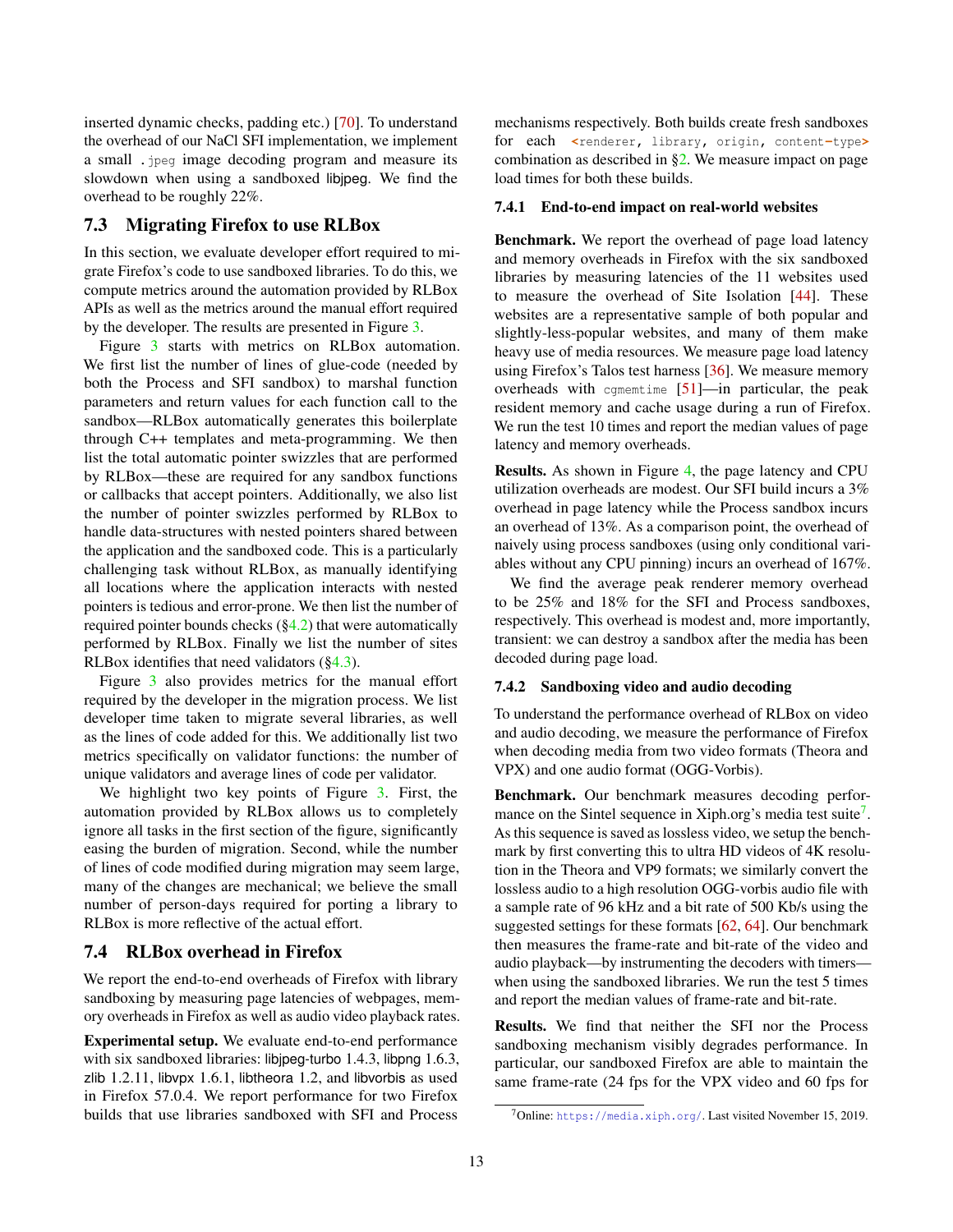<span id="page-13-2"></span>

|                                   | <b>Task</b>                                                                                                                                                                                      | <b>JPEG</b><br><b>Decoder</b>          | <b>PNG</b><br><b>Decoder</b>     | GZIP<br><b>Decompress</b>     | <b>Theora</b><br><b>Decoder</b> | <b>VPX</b><br><b>Decoder</b> | <b>OGG-Vorbis</b><br><b>Decoder</b> |
|-----------------------------------|--------------------------------------------------------------------------------------------------------------------------------------------------------------------------------------------------|----------------------------------------|----------------------------------|-------------------------------|---------------------------------|------------------------------|-------------------------------------|
| Labor savings via<br>automation   | Marshaling code auto-generated (LOC)<br>Automatic pointer swizzles for function calls<br>Automatic nested pointer swizzles<br>Automatic pointer bounds checks<br>Number of validator sites found | 133 LOC<br>30<br>17<br>64 checks<br>28 | 278 LOC<br>96<br>25 checks<br>51 | 38 LOC<br>6<br>8 checks<br>10 | 39 LOC<br>36<br>12 checks       | $60$ LOC<br>46<br>15 checks  | 59 LOC<br>34<br>14 checks           |
| <b>Manual developer</b><br>effort | Number of person-days porting to RLBox<br>Application LOC before/after port<br>Number of unique validators needed<br>Average LOC of validators                                                   | 720/1058<br>11<br>3 LOC                | 847/1317<br>14<br>4 LOC          | day<br>649/757<br>2 LOC       | 3 days<br>220/297<br>3 LOC      | 3 days<br>286/368<br>2 LOC   | 2 days<br>328/395<br>2 LOC          |

Figure 3: We list some metrics that illustrate the effort required to migrate Firefox components to RLBox, as well as some of the labor savings provided by RLBox during this process. Although the absolute number of LOC involved in porting may seem large, many of the changes are mechanical; we believe the number of person-days required for porting a library to RLBox is more reflective of the actual effort. We do not report the number of days it took to port the JPEG and PNG decoders since we ported them in sync with building RLBox.

<span id="page-13-3"></span>

Figure 4: Sandboxing overhead—Isolation has a small impact on page load latencies and peak memory usage overheads on a variety of sites. The build using SFI sandboxes incurs a 3% page latency and 25% memory overhead while the build using Process sandboxes incurs a 13% page latency and a 18% memory overhead. Note that page load memory overheads are transient in nature, and the numbers represent the *peak* usage during page load.

the Theora video) and bit-rate (478 bits per second) as stock Firefox for these media files.

### <span id="page-13-1"></span>7.5 Microbenchmarks of RLBox in Firefox

To understand the performance impact of RLBox on the different libraries, we perform several microbenchmarks that specifically measure the impact of sandboxing webpage decompression, image decoding and sandbox scaling in Firefox.

#### 7.5.1 Sandboxing webpage decompression

Firefox uses zlib to decompress webpages. Since webpage decompression is done entirely before the page is rendered, we report the overhead of sandboxing zlib by measuring the slowdown in page load time.

Benchmark. We create a webpage whose HTML content (excluding media and scripts) is 1.8 MB, the size of an av-erage web page<sup>[8](#page-13-4)</sup>, and measure the page load time with Talos. We use the median page load time from 1000 runs of this test.

Results. For both SFI and Process sandboxing mechanisms, the overhead of sandboxing zlib is under 1%. In other words, the overhead of sandboxing zlib is largely offset by other computations needed to render a page.

#### 7.5.2 Sandboxing image decoding

To understand performance impact of sandboxing on image rendering, we measure per-image execution time for the **.**jpeg and **.**png decoders, with different forms of sandboxing, and compare our results to stock Firefox. Decoder execution time is a better metric for image rendering performance than page load time because Firefox decodes and renders images asynchronously; the usual test harness would notify us that a page has been loaded before images have actually been decoded and displayed in full—and this might be visible to the user.

Benchmarks. We use the open Image Compression bench-mark suite<sup>[9](#page-13-5)</sup> to measure sandboxed image decoding overheads. To capture the full range of possibilities for performance overhead, we measure overheads of images at 3 sizes (135p, 320p, and 1280p) and three compression levels (best, default, and none) for each image in the benchmark suite. We run this test 4000 times for each image and compare the median decoder code execution times.

Results. Since all images in the suite produce similar results, we give the results of one 8-bit image in Figure [5.](#page-14-2) We start with three high-level observations. First, both SFI and Process

<span id="page-13-4"></span><span id="page-13-0"></span> $8$ See the HTTP Archive page weight report, [https://httparchive.](https://httparchive.org/reports/page-weight) [org/reports/page-weight](https://httparchive.org/reports/page-weight). Last visited May 15, 2019.

<span id="page-13-5"></span> $9$ Online: [https://imagecompression.info/test\\_images/](https://imagecompression.info/test_images/). Last visited May 15, 2019.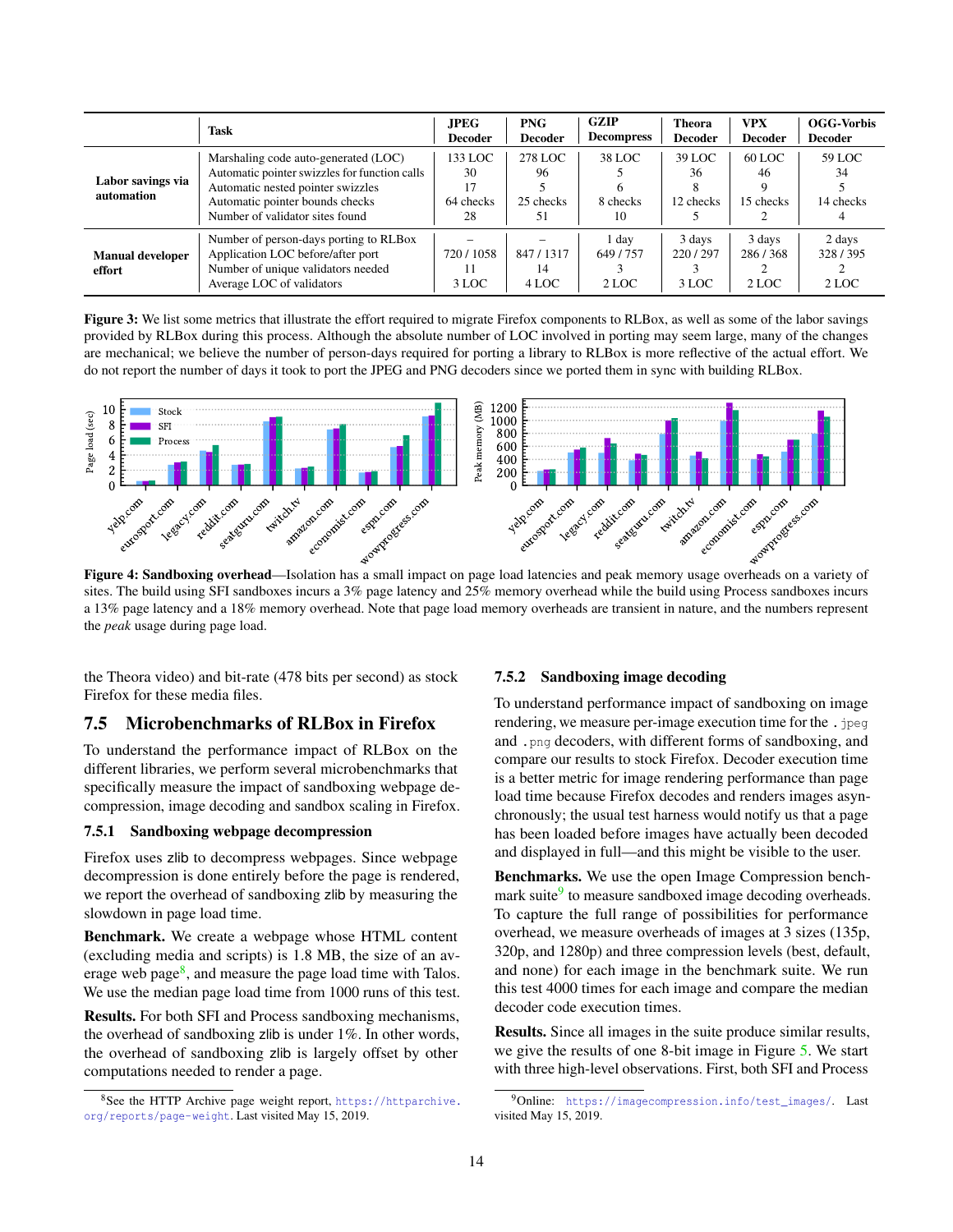<span id="page-14-2"></span>

Figure 5: Per-image decoding overhead—Decoding code execution time overheads for images at 3 compression levels (best, default, and none) at 3 resolutions, normalized against Stock Firefox. For most JPEGs, the SFI and Process sandbox overhead is 23-32%, and < 41% respectively. For PNGs, the SFI and Process sandbox overhead is 2-49% and < 15% respectively. We also observe some negative overheads and pathological cases where overhead is as high as 140%. The reasons for this are explained in Section [7.5.2.](#page-13-0)

<span id="page-14-3"></span>

Figure 6: Performance overheads of large and small images scales well as increasing number sandboxes are created. Overhead usually remains under 40%. This test is performed in a page with multiple images each with a unique origin, and therefore each image is rendered using a fresh sandbox.

based sandboxes have reasonable overheads—23-32% and  $\langle 41\%$  respectively for most JPEGs, 2-49% and  $\langle 15\%$ respectively for PNGs. Second, Process sandbox sometimes has negative overheads. This is because the Process sandbox dedicates one of the two available cores exclusively for execution of sandboxed code  $(\S6.3)$  including the sandboxed image rendering code, while the stock and SFI Firefox builds use all cores evenly. Third, for JPEGs at the best compression, the overhead relative to stock Firefox is high—roughly 80% for SFI and 140% for Process sandboxes. This is because decoding high compression images have low absolute decode times (~650*µ*s), and thus have larger overheads as control transfer overheads between Firefox and the sandbox image libraries cost are not effectively amortized. However, in absolute terms, the differences are less than 1.5ms and have no impact on end-user experience.

#### <span id="page-14-0"></span>7.5.3 Sandbox scaling characteristics

Web pages often contains tens of images of different types from multiple origins. How different sandboxing architectures scale is an important metric to consider.

Benchmark. We evaluate sandbox scaling by rendering

pages with an increasing number of JPEG images from unique origins. Each image thus creates a new sandbox which incurs both CPU and memory costs. CPU costs are measured by measuring the total amount of time executing image decoding functions. We measure memory overhead as before, but don't destroy any sandbox; this allows us to estimate the worst case scenario where memory usage is *not* transient. As before  $(\S7.5.2)$ , we measure the decoder execution time for 4000 image loads at each scale, and report the median overhead.

**Results.** Figure [6](#page-14-3) shows the CPU overhead of image rendering as we increase the number of sandboxes for both large (1280p) and small (135p) JPEG images using default compression. This experiment allows us to make several observations. We can run up to 250 concurrent SFI sandboxes before we run into limitations like exhausting pre-allocated thread local storage or finding aligned free virtual memory. These limitations can be overcome with more engineering effort. We never came close to these limits browsing real websites, including those of Section [7.4.1.](#page-12-3) Both the SFI and the Process sandbox similarly scale well on both small and large images, with CPU overheads between 20% and 40% for most sandbox counts. The process sandbox, however, scales only because we use multiple synchronization modes described  $(\S6)$ .

<span id="page-14-1"></span>Extra sandboxes add memory overhead for two reasons. First, each sandbox uses a private copy of code (e.g., libjpeg and libc for each libjpeg sandbox). Second, each sandbox has its own stack and heap. In this experiment, we observed that memory consumption increases linearly with the number of images (which corresponds to the number of sandboxes created). On average, an SFI sandbox consumes 1.6 MB, while Process sandboxing consumes 2.4 MB for each sandbox. Several optimizations to reduce memory consumption exist that we have not yet implemented. For example, the SFI sandbox currently loads a fresh copy of the code for each sandbox instance. We could optimize this by sharing code pages between sandboxes—and, indeed, we do this in production for our Wasm sandbox.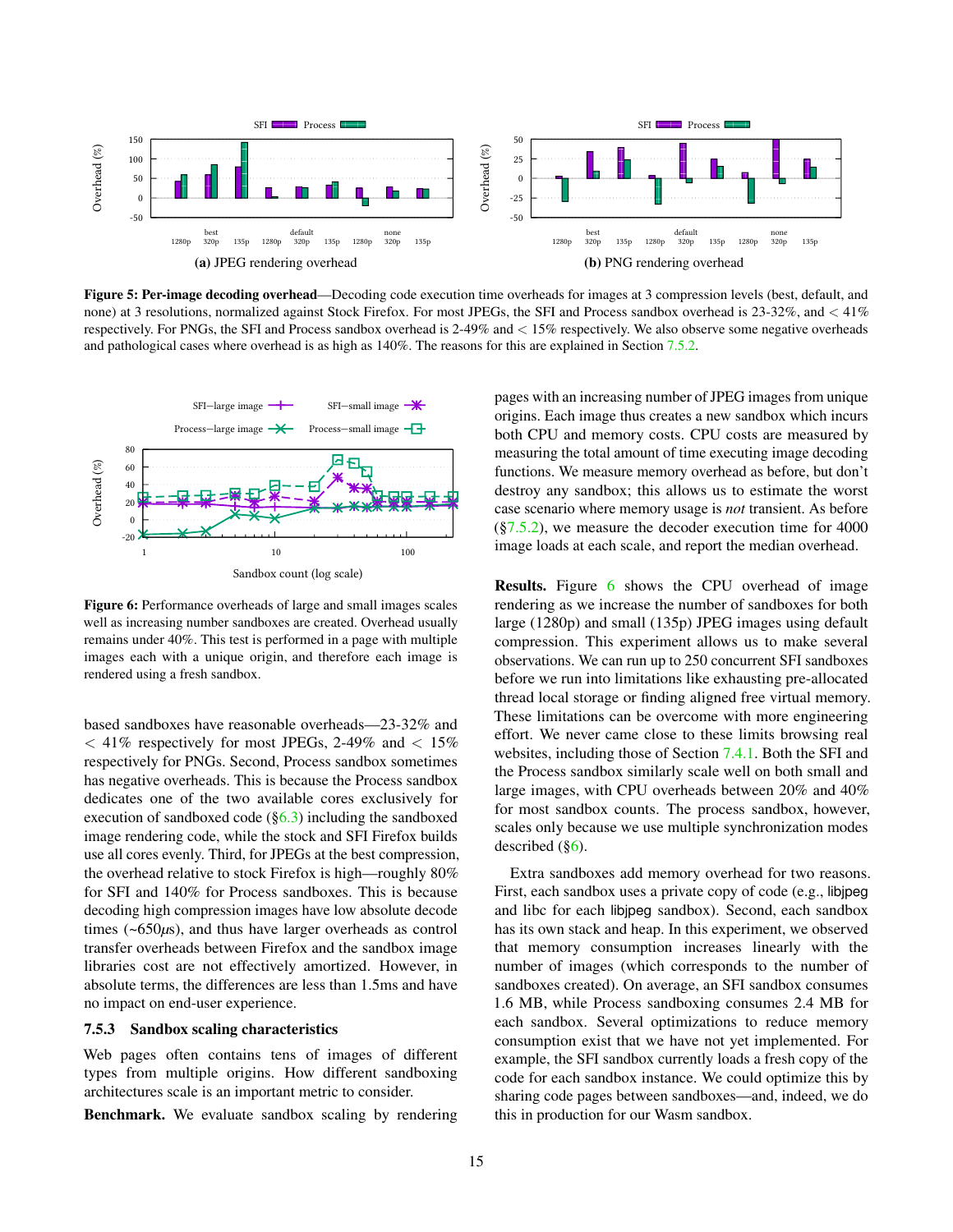### 7.6 RLBox outside Firefox

Though we developed RLBox to sandbox C libraries in Firefox, RLBox is a general-purpose sandboxing framework that can be used in any C++ application. To demonstrate this, we sandbox libraries in two different contexts: the Apache web server and Node.js runtime.

Apache is a webserver that allows developers to write C modules that extend its base functionality. These modules often depend on third-party libraries. For example, the mod\_markdown [\[34\]](#page-18-8) module uses the libmarkdown library to transform Markdown to HTML on the fly to support serving Markdown files. To protect the webserver from bugs in libmarkdown we modify mod\_markdown to run libmarkdown in an RLBox SFI sandbox—a change that required a single person-day, adding or modifying roughly 300 lines of code. We measured the average and tail latency as well as throughput of the webserver using the autocannon 4.4.0 benchmarking tool [\[3\]](#page-17-14) with default configurations (1 minute runtime, 10 parallel connections) serving a 16K markdown file. The unmodified webserver's average latency, tail latency and throughput were 10.5ms, 36ms and 940 requests/second, respectively; the sandboxed server's average latency, tail latency and throughput were 14ms, 40ms and 684 requests/second. Though the average latency and throughput overhead is modest, we observe that the tail latency—arguably the most important metric—is within 10%.

Node.js is a JavaScript runtime system written in C++, largely used for web applications. Like Apache, Node.js allows developers to expose new functionality implemented in native plugins to the JavaScript code. For example, the bcrypt [\[41\]](#page-18-9) password hashing library relies on native code—indeed the JavaScript code largely wraps Provos' C bcrypt library. To protect the runtime from memory-safety bugs in the C library, we modify the C++ code in bcrypt to run the bcrypt C library in an RLBox SFI sandbox—a change that required roughly 2 person hours, adding or modifying 75 lines of code. We measured—using the benchmark.js library—the overhead in average hashing throughput (hashing a random 32-byte password) to be modest: 27%.

#### <span id="page-15-0"></span>8 Related work

Isolation in the browser. Modern browsers since Chrome [\[4\]](#page-17-0) rely on coarse grain *privilege separation* [\[42\]](#page-18-24) to prevent browser compromises from impacting the local OS [\[43\]](#page-18-1). However, a compromised renderer process can still use any credentials the browser has for other sites, enabling extremely powerful *universal cross-site scripting* (UXSS) attacks [\[17\]](#page-17-1).

In response to UXSS attacks and recent Spectre attacks, Chrome introduced *Site Isolation* [\[15\]](#page-17-6). Site Isolation puts pages and iframes of different sites into separate processes. Unfortunately, as discussed in Section [1,](#page-0-0) this does not prevent UXSS attacks across related sites (e.g., mail.google.com and pay.google.com). Firefox's Project Fission [\[38\]](#page-18-25)

proposes to go further and isolate at the origin boundary, similar to previous research browsers [\[21,](#page-17-15) [49,](#page-18-26) [66\]](#page-18-27), but this still does not protect the renderer when loading cross-origin resources such as images.

An unpublished prototype using SFI called MinSFI [\[53\]](#page-18-28) was developed at Google in 2013 to protect the Chrome renderer from compromise of zlib library; however, it was missing several features necessary for compatibility and efficiency, including threading and callback support. Additionally, the project was primarily focused on improving the efficiency of SFI rather than the integration challenges tackled by RLBox including handling tainted data, migration of code bases, etc.

In some parts of the renderer, there is no substitute for strong memory safety to prevent attacks. Servo [\[1\]](#page-17-16) is an ongoing project to rewrite much of the Firefox rendering stack in Rust. However, for the foreseeable future, Firefox and other browsers will continue to rely on libraries written in C/++. This makes sandboxing the most viable approach to containing vulnerabilities.

Sandboxing. There has been some related work on providing APIs to simplify using sandboxed libraries (e.g., Codejail [\[68\]](#page-18-29) and Google Sandboxing APIs [\[6\]](#page-17-17)). However, these efforts do not provide the type-driven automation of RLBox (e.g., pointer swizzling and migration assistance) nor the safety of tainted types—leaving developers to manually deal with attacks of Section [3.](#page-2-0) The closest work is Sammler et al.'s recent formal work on sandboxing [\[48\]](#page-18-30).

There is a long line of work on sandboxing mechanisms with different performance trade-offs [\[23,](#page-17-8) [53,](#page-18-28) [54,](#page-18-5) [63,](#page-18-31) [65\]](#page-18-18). Recent, excellent surveys [\[57,](#page-18-32) [61\]](#page-18-33) present a comprehensive overview of these mechanisms. RLBox makes it easy for developers to use such mechanisms without modifying the application or library  $(\S6.2)$ . In production we use WebAssembly; WebAssembly stands out as a principled approach with wide adoption [\[23\]](#page-17-8).

Data sanitization and leaks. There is a large body of work on static and dynamic approaches to preventing or mitigating missed sanitization errors; see the survey by Song et al. [\[58\]](#page-18-34). These tools are orthogonal to RLBox. Developers could use them to check their data validation functions for bugs.

DUI Detector [\[25\]](#page-17-18) uses runtime trace analysis to identify missing pointer sanitizations in user code. Other work has looked at sanitizing user pointers in the kernel [\[10\]](#page-17-19). For example, type annotations [\[28\]](#page-17-20) have been used to distinguish between untrusted user pointers and trusted pointers in OS kernel code. In contrast, RLBox automatically applies such pointer sanitizations by leveraging the C++ type system.

One approach to avoid double-fetch bugs is to marshal all shared data before using it. But, this comes at a cost. Marshaling tools and APIs typically require array bounds annotations, which is tedious and demands in-depth knowledge of the sandboxed library's internal data structures. Automatic marshaling tools like C-strider [\[50\]](#page-18-35) and PtrSplit [\[32\]](#page-18-36) address this limitation; however, these tools either impose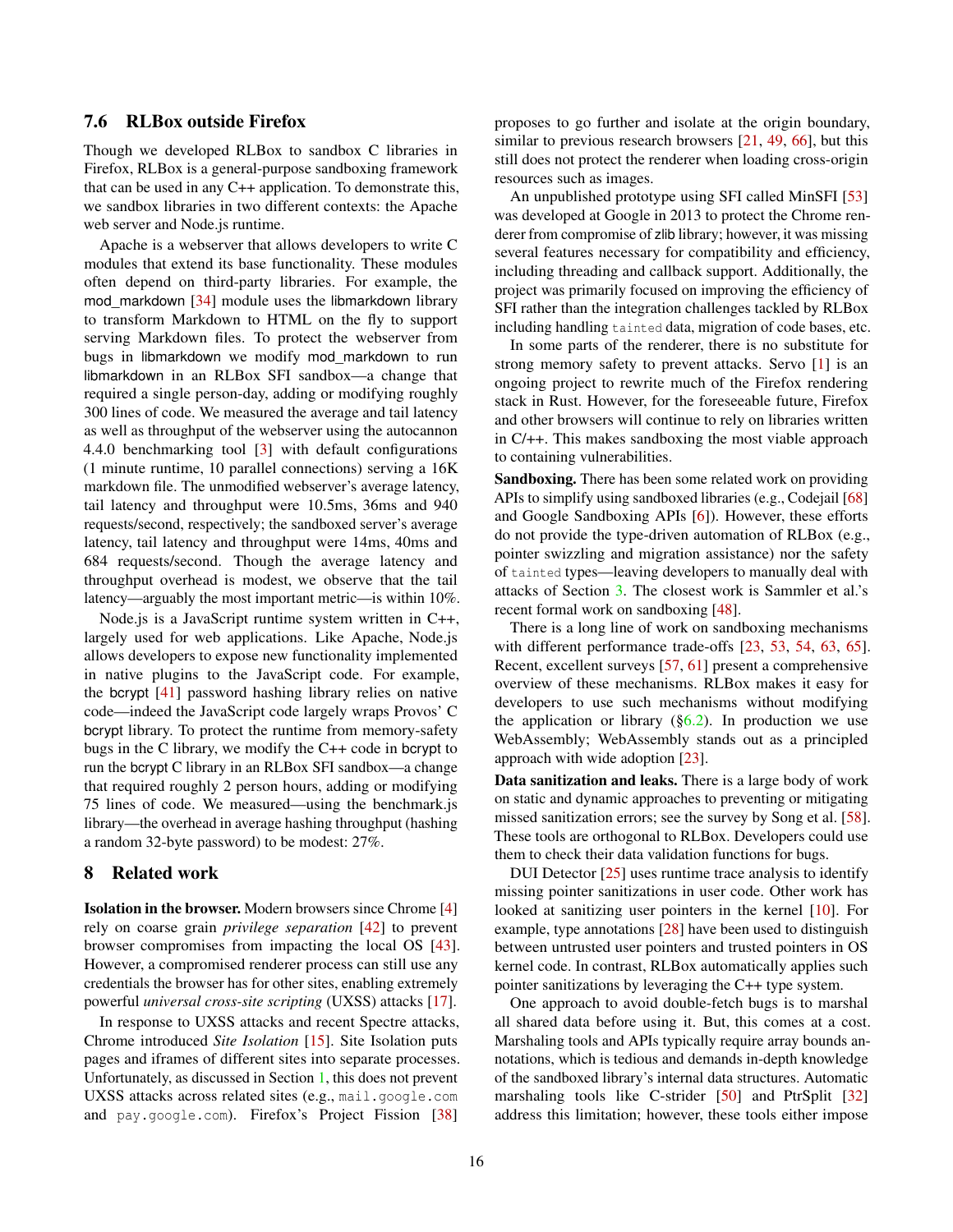a significant overhead or lack support for multi-threading. RLBox uses shared memory and statically enforces that shared data is placed in shared memory, avoiding the need for custom marshaling tools or annotations. The use of shared memory, however, introduces possible double-fetch bugs. While RLBox provides APIs to assist with double-fetches, the possibility of unhandled double-fetch bugs still remain. Several recent techniques detect double-fetches from shared memory [\[52,](#page-18-13) [67,](#page-18-14) [69\]](#page-18-15) and can be used alongside RLBox.

Previous efforts have also sought to prevent leaking pointers that could compromise ASLR [\[7,](#page-17-21) [16,](#page-17-22) [33\]](#page-18-37). RLBox prevents pointer leaks by disallowing pointers to renderer memory to pass into the sandboxed library via the type system.

Porting assistance. Several privilege separation tools provide assistance when migrating to a sandboxed architecture. Wedge (Crowbar) [\[5\]](#page-17-23) uses dynamic analysis to guide the migration, and also supports an incremental porting mode that disables isolation so that developers can test the partial port and identify the next step. SOAAP [\[22\]](#page-17-24) uses code annotations and a custom compiler to guide the developer. PrivTrans [\[9\]](#page-17-25) uses code annotations and automatic source code rewriting to separate code and data into separate components. In contrast, RLBox assists with porting without any custom tooling, purely through the use of compile-time errors, by identifying code that must be modified for security and shared data that must be migrated to sandbox memory  $(\S5)$ .

### <span id="page-16-0"></span>9 Using RLBox in production

Over the last 6 months we've been integrating RLBox into production Firefox. In this section, we describe the difference between our research prototype and the production RLBox, and our migration of the libGraphite font shaping library to use RLBox. We are in the process of migrating several other libraries and adding support for Firefox on Windows [\[18,](#page-17-9) [56\]](#page-18-7).

### 9.1 Making RLBox production-ready

To make RLBox production-ready we adapt a new isolation mechanism based on WebAssembly and rewrite the RLBox API, using our prototype implementation as a reference.

SFI using WebAssembly. In production, we use Wasm instead of NaCl to isolate library code from the rest of Firefox within a single process. Though Wasm's performance and feature-set is not yet on par with NaCl's [\[26\]](#page-17-26), NaCl has been deprecated in favor of Wasm [\[20\]](#page-17-7) and maintaining a separate toolchain for library sandboxing is prohibitive. Moreover, these limitations are likely to disappear soon: as part of the Bytecode Alliance, multiple companies are working together to build robust Wasm compilation toolchains, a standard syscall interface, SIMD extensions, etc. [\[13\]](#page-17-27).

Since our goal is to reap the benefits of these efforts, we need to minimize the changes to these toolchains. In particular, this means that we cannot adjust for differences between the Firefox and Wasm machine model as we did for NaCl [\[39\]](#page-18-38)—by intrusively modifying the compiler, loader, runtime, etc. ([§6.2\)](#page-9-0). We, instead, take advantage of the fact that RLBox intercepts all data and control flow to automatically translate between the Firefox and Wasm machine models in the RLBox API.

Our only modification to the Lucet Wasm runtime is an opti-mized trampoline, which we are working on upstreaming [\[72\]](#page-18-39). Since Wasm is well-typed and has deterministic semantics, our trampolines safely eliminate the context-and stackswitching code, reducing the cost of a cross-boundary crossing to a function call. This optimization was key to our shipping the sandboxed libGraphite  $(\S_5)$ —it reduced the overhead of RLBox by 800%. The details and formalization of these *zero-cost trampolines* will be presented in a separate paper.

Meaningful migration error-messages. We re-implement RLBox in C++ 17 and use new features—in particular **if constexpr**—to customize the error messages that guide developers during migration ([§5\)](#page-8-1). Meaningful error messages (as opposed to a wall of generic, template failures) is key to making RLBox usable to other developers. Although implementing custom error messages in our C++ 11 prototype is possible, it would make the implementation drastically more complex; C++ 17 allows us to keep the RLBox API implementation concise (under 3K lines of code) and give meaningful error messages.

### 9.2 Isolating **libGraphite**

We use RLBox to isolate the libGraphite font shaping library, creating a fresh sandbox for each Graphite font instance. We choose libGraphite largely because the Graphite fonts are not widely used on the web, but nevertheless Firefox needs to support it for web compatibility. This means that the library is part of Firefox attack surface—and thus memory safety bugs in libGraphite are security vulnerabilities in Firefox [\[59,](#page-18-40) [71\]](#page-18-41).

Evaluation To measure the overhead of our sandboxing, we use a micro-benchmark that measures the page render time when reflowing text in a Graphite font ten times, adjusting the font size each time, so font caches aren't used. $10$ We find that Wasm sandboxing imposes a 85% overhead on the libGraphite code, which in turn slows down Firefox's font rendering component (which uses libGraphite internally) by 50%. We attribute this slowdown largely to the nascent Wasm toolchains, which don't yet support performance optimization on par with, say LLVM [\[24,](#page-17-28) [26\]](#page-17-26). Nevertheless, this overhead is not user-perceptible; in practice page rendering is slowed down due to the network and heavy media content, not fonts.

To measure memory overhead, we use cgmemtime to capture the peak resident memory and cache used by Firefox on the same micro-benchmark. We find the memory overhead to be negligible—the median peak memory overhead when loading the micro-benchmark ten times is 0.68% (peak memory use went from 431460 KB to 434426 KB).

<span id="page-16-1"></span><sup>10</sup>Available at [https://jfkthame.github.io/test/udhr\\_urd.html](https://jfkthame.github.io/test/udhr_urd.html)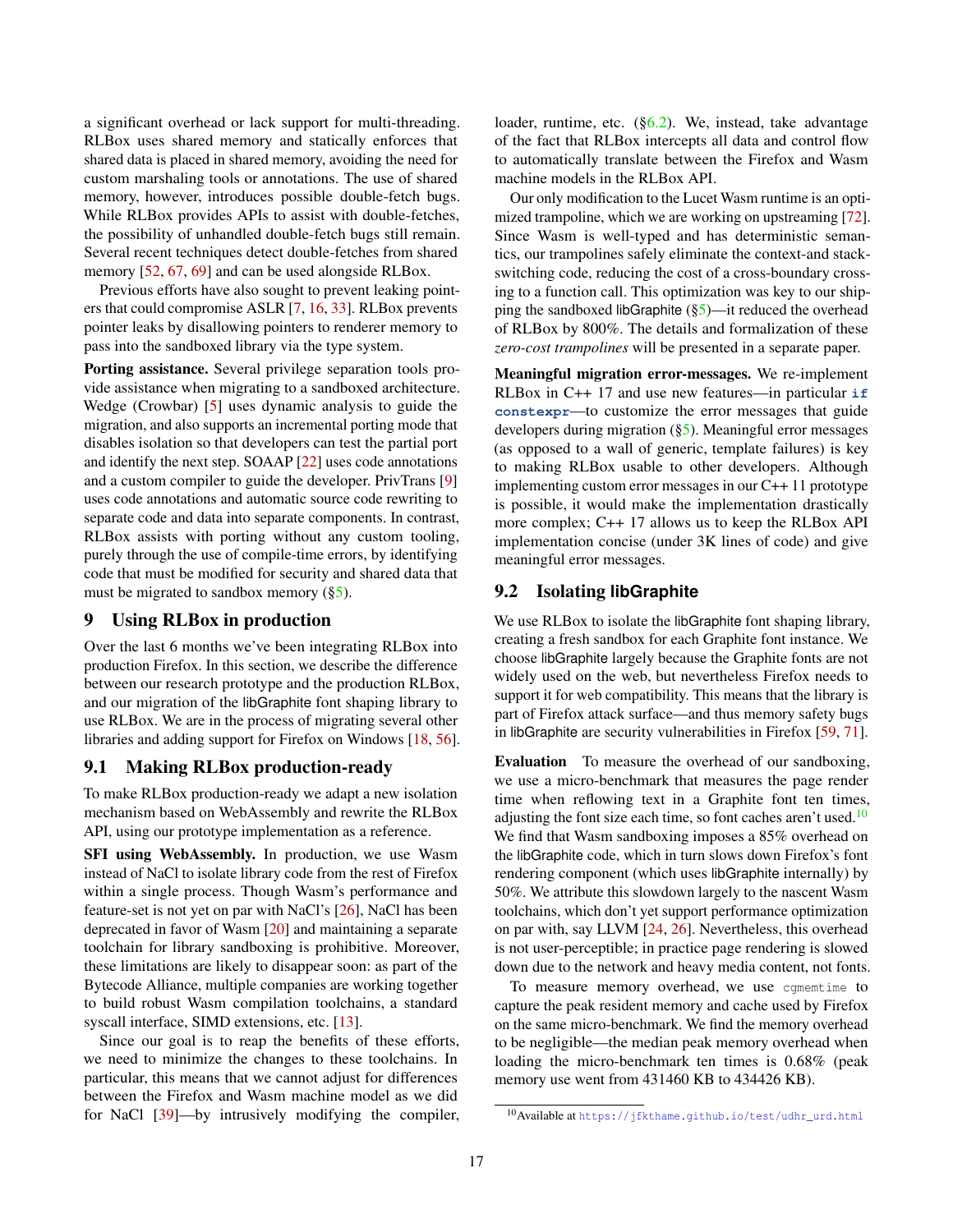Deployment. The rewritten RLBox library as well as the modifications to Firefox to use a sandbox libGraphite have been merged into the Firefox code base [\[56\]](#page-18-7). Our retrofitted Firefox successfully tested on both the Firefox Nightly and Beta channels, and ships in stock Firefox 74 to Linux users and in Firefox 75 to Mac users [\[18\]](#page-17-9).

#### 10 Conclusion

Third party libraries are likely to remain a significant source of critical browser vulnerabilities. Our approach to sandboxing code at the library-renderer interface offers a practical path to mitigating this threat in Firefox, and other browsers as well.

RLBox shows how a type-driven approach can significantly ease the burden of securely sandboxing libraries in existing code, through a combination of static information flow enforcement, dynamic checks, and validations. RLBox is not dependent on Firefox and is useful as a general purpose sandboxing framework for other C++ applications.

#### Acknowledgements

We thank the anonymous reviewers for their suggestions and insightful comments. We thank our collaborators at Mozilla (especially Bobby Holley, Jonathan Kew, Eric Rescorla, Tom Ritter, and Ricky Stewart), Fastly (especially Pat Hickey and Tyler McMullen), and Tor (especially Georg Koppen) for fruitful discussions and help integrating RLBox into production. This work was supported in part by gifts from Cisco, Fastly, and Mozilla, and by the CONIX Research Center, one of six centers in JUMP, a Semiconductor Research Corporation (SRC) program sponsored by DARPA.

#### References

- <span id="page-17-16"></span>[1] B. Anderson, L. Bergstrom, M. Goregaokar, J. Matthews, K. McAllister, J. Moffitt, and S. Sapin. Engineering the Servo Web browser engine using rust. In *Companion Proceedings of ICS 2016: SEIP*, pages 81–89. ACM, May 2016.
- <span id="page-17-29"></span>[2] H. P. Anvin. Nasm - the netwide assembler. Online: <https://nasm.us/>.
- <span id="page-17-14"></span>[3] autocannon: fast http/1.1 benchmarking tool written in node.js. Online: <https://github.com/mcollina/autocannon>, Apr. 2016.
- <span id="page-17-0"></span>[4] A. Barth, C. Jackson, C. Reis, and the Google Chrome Team. The security architecture of the Chromium browser. Technical report, 2008.
- <span id="page-17-23"></span>[5] A. Bittau, P. Marchenko, M. Handley, and B. Karp. Wedge: Splitting applications into reduced-privilege compartments. In *Proceedings of NSDI 2008*. USENIX, Apr. 2008.
- <span id="page-17-17"></span>[6] C. Blichmann, R. Swiecki, and ISE Sandboxing team. Open-sourcing sandboxed api. Online: [https://security.googleblog.com/](https://security.googleblog.com/2019/03/open-sourcing-sandboxed-api.html) [2019/03/open-sourcing-sandboxed-api.html](https://security.googleblog.com/2019/03/open-sourcing-sandboxed-api.html), Mar. 2019.
- <span id="page-17-21"></span>[7] K. Braden, L. Davi, C. Liebchen, A.-R. Sadeghi, S. Crane, M. Franz, and P. Larsen. Leakage-resilient layout randomization for mobile devices. In *Proceedings of NDSS 2016*. Internet Society, Feb. 2016.
- <span id="page-17-3"></span>[8] C. Brook. Firefox, Safari, Edge all fall at Pwn2Own 2018. Online: [https://digitalguardian.com/blog/](https://digitalguardian.com/blog/firefox-safari-edge-all-fall-pwn2own-2018) [firefox-safari-edge-all-fall-pwn2own-2018](https://digitalguardian.com/blog/firefox-safari-edge-all-fall-pwn2own-2018), Mar. 2018.
- <span id="page-17-25"></span>[9] D. Brumley and D. Song. Privtrans: Automatically partitioning programs for privilege separation. In *Proceedings of USENIX Security 2004*, pages 57–72. USENIX, Aug. 2004.
- <span id="page-17-19"></span>[10] S. Bugrara and A. Aiken. Verifying the safety of user pointer dereferences. In *IEEE Security and Privacy 2008*, May 2008.
- <span id="page-17-4"></span>[11] Bug 1192226 (CVE-2015-4506) vp9 init context buffers. Online: [https://bugzilla.mozilla.org/show\\_bug.cgi?id=1192226](https://bugzilla.mozilla.org/show_bug.cgi?id=1192226), Sept. 2015.
- <span id="page-17-13"></span>[12] Bug 1446062 (CVE-2018-5146) ZDI-CAN-5822 - Mozilla Firefox Audio Driver Out of Bounds. Online: [https://bugzilla.mozilla.](https://bugzilla.mozilla.org/show_bug.cgi?id=1446062) [org/show\\_bug.cgi?id=1446062](https://bugzilla.mozilla.org/show_bug.cgi?id=1446062), Mar. 2018.
- <span id="page-17-27"></span>[13] Bytecode Alliance. Online: [https://bytecodealliance.org/](https://bytecodealliance.org/press/formation) [press/formation](https://bytecodealliance.org/press/formation), Nov. 2019.
- <span id="page-17-5"></span>[14] Security: stack-buffer-overflow in break. Online: [https:](https://bugs.chromium.org/p/chromium/issues/detail?id=850350) [//bugs.chromium.org/p/chromium/issues/detail?id=850350](https://bugs.chromium.org/p/chromium/issues/detail?id=850350), Jan. 2019.
- <span id="page-17-6"></span>[15] Site isolation. Online: [https://www.chromium.org/Home/](https://www.chromium.org/Home/chromium-security/site-isolation) [chromium-security/site-isolation](https://www.chromium.org/Home/chromium-security/site-isolation), 2019.
- <span id="page-17-22"></span>[16] S. Crane, C. Liebchen, A. Homescu, L. Davi, P. Larsen, A.-R. Sadeghi, S. Brunthaler, and M. Franz. Readactor: Practical code randomization resilient to memory disclosure. In *IEEE Security and Privacy 2015*, May 2015.
- <span id="page-17-1"></span>[17] S. Di Paola and G. Fedon. Subverting Ajax. Presented at 23C3, Dec. 2006.
- <span id="page-17-9"></span>[18] N. Froyd. Securing Firefox With WebAssembly. Online: [https://hacks.mozilla.org/2020/02/](https://hacks.mozilla.org/2020/02/securing-firefox-with-webassembly/) [securing-firefox-with-webassembly/](https://hacks.mozilla.org/2020/02/securing-firefox-with-webassembly/), Feb. 2020.
- <span id="page-17-10"></span>[19] Georg Koppen. Use RLBox for sandboxing third-party libraries. Online: [https://trac.torproject.org/projects/tor/ticket/](https://trac.torproject.org/projects/tor/ticket/32379) [32379](https://trac.torproject.org/projects/tor/ticket/32379).
- <span id="page-17-7"></span>[20] Google Chrome Team. (P)NaCl Deprecation Announcements. Online: [https://developer.chrome.com/native-client/migration#](https://developer.chrome.com/native-client/migration#p-nacl-deprecation-announcements) [p-nacl-deprecation-announcements](https://developer.chrome.com/native-client/migration#p-nacl-deprecation-announcements), June 2017.
- <span id="page-17-15"></span>[21] C. Grier, S. Tang, and S. T. King. Designing and implementing the OP and OP2 Web browsers. *ACM Transactions on the Web*, 5(2), May 2011.
- <span id="page-17-24"></span>[22] K. Gudka, R. N. Watson, J. Anderson, D. Chisnall, B. Davis, B. Laurie, I. Marinos, P. G. Neumann, and A. Richardson. Clean application compartmentalization with soaap. In *Proceedings of CCS 2015*, pages 1016–1031. ACM, Oct. 2015.
- <span id="page-17-8"></span>[23] A. Haas, A. Rossberg, D. L. Schuff, B. L. Titzer, M. Holman, D. Gohman, L. Wagner, A. Zakai, and J. Bastien. Bringing the web up to speed with webassembly. In *Proceedings of PLDI 2017*, pages 185–200. ACM, June 2017.
- <span id="page-17-28"></span>[24] L. T. Hansen. Cranelift: Performance parity with Baldr on x86-64. Online: [https://bugzilla.mozilla.org/show\\_bug.cgi?id=](https://bugzilla.mozilla.org/show_bug.cgi?id=1539399) [1539399](https://bugzilla.mozilla.org/show_bug.cgi?id=1539399), Mar. 2019.
- <span id="page-17-18"></span>[25] H. Hu, Z. L. Chua, Z. Liang, and P. Saxena. Identifying arbitrary memory access vulnerabilities in privilege-separated software. In *Proceedings of ESORICS 2015, Part I*, volume 9326 of *LNCS*, pages 312–331. Springer, Sept. 2015.
- <span id="page-17-26"></span>[26] A. Jangda, B. Powers, E. D. Berger, and A. Guha. Not so fast: analyzing the performance of webassembly vs. native code. In *2019* {*USENIX*} *Annual Technical Conference (*{*USENIX*}{*ATC*} *19)*, pages 107–120, 2019.
- <span id="page-17-2"></span>[27] Y. Jia, Z. L. Chua, H. Hu, S. Chen, P. Saxena, and Z. Liang. The "Web/local" boundary is fuzzy: A security study of Chrome's process-based sandboxing. In *Proceedings of CCS 2016*. ACM, Oct. 2016.
- <span id="page-17-20"></span>[28] R. Johnson and D. Wagner. Finding user/kernel pointer bugs with type inference. In *Proceedings of USENIX Security 2004*, pages 119–134. USENIX, Aug. 2004.
- <span id="page-17-12"></span>[29] P. Kocher, J. Horn, A. Fogh, D. Genkin, D. Gruss, W. Haas, M. Hamburg, M. Lipp, S. Mangard, T. Prescher, M. Schwarz, and Y. Yarom. Spectre attacks: Exploiting speculative execution. In *IEEE Security and Privacy 2019*, May 2019.
- <span id="page-17-11"></span>[30] D. Kohlbrenner and H. Shacham. Trusted browsers for uncertain times.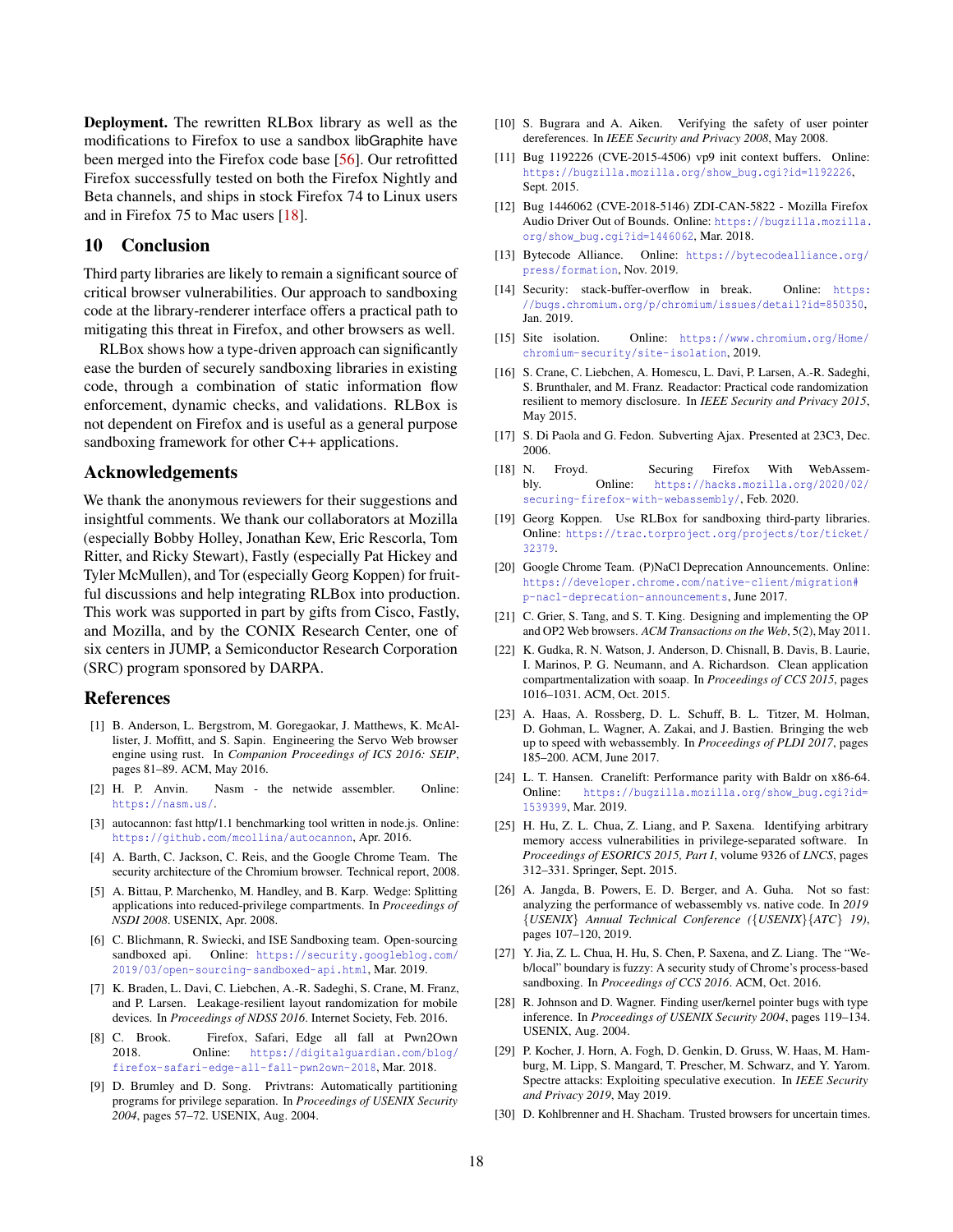In *USENIX Security Symposium*. USENIX Association, 2016.

- <span id="page-18-2"></span>[31] G. Kwong. JavaScript fuzzing in Mozilla, 2017. Presented at COSCUP 2017. Slides online: [https://nth10sd.github.io/](https://nth10sd.github.io/js-fuzzing-in-mozilla/) [js-fuzzing-in-mozilla/](https://nth10sd.github.io/js-fuzzing-in-mozilla/), Aug. 2017.
- <span id="page-18-36"></span>[32] S. Liu, G. Tan, and T. Jaeger. PtrSplit: Supporting general pointers in automatic program partitioning. In *Proceedings of CCS 2017*, pages 2359–2371. ACM, Oct. 2017.
- <span id="page-18-37"></span>[33] K. Lu, C. Song, B. Lee, S. P. Chung, T. Kim, and W. Lee. ASLR-Guard: Stopping address space leakage for code reuse attacks. In *Proceedings of CCS 2015*, pages 280–291. ACM, Oct. 2015.
- <span id="page-18-8"></span>[34] Markdown filter module for apache httpd server. Online: <https://github.com/hamano/apache-mod-markdown>, Jan. 2011.
- <span id="page-18-19"></span>[35] Security/sandbox/seccomp. Online: [https://wiki.mozilla.org/](https://wiki.mozilla.org/Security/Sandbox/Seccomp) [Security/Sandbox/Seccomp](https://wiki.mozilla.org/Security/Sandbox/Seccomp), July 2016.
- <span id="page-18-20"></span>[36] Performance sheriffing/Talos. Online: [https://wiki.mozilla.org/](https://wiki.mozilla.org/Performance_sheriffing/Talos) [Performance\\_sheriffing/Talos](https://wiki.mozilla.org/Performance_sheriffing/Talos), Mar. 2018.
- <span id="page-18-0"></span>[37] Security/sandbox/process model. Online: [https://wiki.mozilla.](https://wiki.mozilla.org/Security/Sandbox/Process_model) [org/Security/Sandbox/Process\\_model](https://wiki.mozilla.org/Security/Sandbox/Process_model), Nov. 2018.
- <span id="page-18-25"></span>[38] Project fission. Online: [https://wiki.mozilla.org/Project\\_](https://wiki.mozilla.org/Project_Fission) [Fission](https://wiki.mozilla.org/Project_Fission), May 2019.
- <span id="page-18-38"></span>[39] S. Narayan, T. Garfinkel, S. Lerner, H. Shacham, and D. Stefan. Gobi: Webassembly as a practical path to library sandboxing, 2019.
- <span id="page-18-3"></span>[40] S. Nichols. It's 2019, and a PNG file can pwn your Android smartphone or tablet: Patch me if you can. Online: [https://www.theregister.](https://www.theregister.co.uk/2019/02/07/android_january_patches/) [co.uk/2019/02/07/android\\_january\\_patches/](https://www.theregister.co.uk/2019/02/07/android_january_patches/), Feb. 2019.
- <span id="page-18-9"></span>[41] bcrypt for nodejs. Online: [https://github.com/kelektiv/node.](https://github.com/kelektiv/node.bcrypt.js) [bcrypt.js](https://github.com/kelektiv/node.bcrypt.js), Dec. 2010.
- <span id="page-18-24"></span>[42] N. Provos, M. Friedl, and P. Honeyman. Preventing privilege escalation. In *Proceedings of USENIX Security 2003*, pages 231–242. USENIX, Aug. 2003.
- <span id="page-18-1"></span>[43] C. Reis and S. D. Gribble. Isolating Web programs in modern browser architectures. In *Proceedings of EuroSys 2009*, pages 219–232. ACM, Apr. 2009.
- <span id="page-18-4"></span>[44] C. Reis, A. Moshchuk, and N. Oskov. Site isolation: Process separation for web sites within the browser. In *USENIX Security Symposium*. USENIX Association, 2019.
- <span id="page-18-11"></span>[45] Implementation of the rlbox sandboxing apis in c++ 17. Online: <https://rlbox.dev>, June 2019.
- <span id="page-18-10"></span>[46] Root repo for the rlbox sandboxing library research prototype. Online: <https://github.com/shravanrn/LibrarySandboxing>, Jan. 2018.
- <span id="page-18-16"></span>[47] A. Sabelfeld and A. C. Myers. Language-based information-flow security. *IEEE Journal on Selected Areas in Communications*, 21(1):5–19, 2003.
- <span id="page-18-30"></span>[48] M. Sammler, D. Garg, D. Dreyer, and T. Litak. The high-level benefits of low-level sandboxing. *Proceedings of the ACM on Programming Languages*, 4(POPL):1–32, 2019.
- <span id="page-18-26"></span>[49] R. Sasse, S. T. King, J. Meseguer, and S. Tang. IBOS: A correct-byconstruction modular browser. In *Proceedings of FACS 2012*, volume 7684, pages 224–241. Springer, 2013.
- <span id="page-18-35"></span>[50] K. Saur, M. Hicks, and J. S. Foster. C-strider: type-aware heap traversal for C. *Software: Practice and Experience*, 46(6):767–788, 2016.
- <span id="page-18-21"></span>[51] G. Sauthoff. cgmemtime. Online: [https://github.com/gsauthof/](https://github.com/gsauthof/cgmemtime) camemtime, Dec. 2012.
- <span id="page-18-13"></span>[52] M. Schwarz, D. Gruss, M. Lipp, C. Maurice, T. Schuster, A. Fogh, and S. Mangard. Automated detection, exploitation, and elimination of double-fetch bugs using modern cpu features. In *Proceedings of AsiaCCS 2018*, pages 587–600, June 2018.
- <span id="page-18-28"></span>[53] M. Seaborn. Sandboxing libraries in Chrome using SFI: zlib proofof-concept. Online: [https://docs.google.com/presentation/d/](https://docs.google.com/presentation/d/1RD3bxsBfTZOIfrlq7HzGMsygPHgb61A1eTdelIYOurs/) [1RD3bxsBfTZOIfrlq7HzGMsygPHgb61A1eTdelIYOurs/](https://docs.google.com/presentation/d/1RD3bxsBfTZOIfrlq7HzGMsygPHgb61A1eTdelIYOurs/), Oct. 2013.
- <span id="page-18-5"></span>[54] D. Sehr, R. Muth, C. Biffle, V. Khimenko, E. Pasko, K. Schimpf, B. Yee, and B. Chen. Adapting software fault isolation to contemporary CPU architectures. In *Proceedings of USENIX Security 2010*. USENIX, Aug. 2010.
- <span id="page-18-12"></span>[55] H. Shacham, M. Page, B. Pfaff, E.-J. Goh, N. Modadugu, and D. Boneh. On the effectiveness of address-space randomization. In *Proceedings of CCS 2004*, pages 298–307. ACM, Oct. 2004.
- <span id="page-18-7"></span>[56] Shravan Narayan. Use WASM sandboxed libraries in Firefox to reduce attack surface. Online: [https://bugzilla.mozilla.org/show\\_](https://bugzilla.mozilla.org/show_bug.cgi?id=1562797) [bug.cgi?id=1562797](https://bugzilla.mozilla.org/show_bug.cgi?id=1562797).
- <span id="page-18-32"></span>[57] R. Shu, P. Wang, S. A. Gorski, III, B. Andow, A. Nadkarni, L. Deshotels, J. Gionta, W. Enck, and X. Gu. A study of security isolation techniques. *ACM Computing Surveys*, 49(3), Dec. 2016.
- <span id="page-18-34"></span>[58] D. Song, J. Lettner, P. Rajasekaran, Y. Na, S. Volckaert, P. Larsen, and M. Franz. SoK: Sanitizing for security. In *IEEE Security and Privacy 2019*, May 2019.
- <span id="page-18-40"></span>[59] Stefan Marsiske, Pierre Pronchery, Marcus Bointon. Penetration Test Report: Graphite font system. Online: [https://wiki.mozilla.org/](https://wiki.mozilla.org/images/9/98/Graphite-report.pdf) [images/9/98/Graphite-report.pdf](https://wiki.mozilla.org/images/9/98/Graphite-report.pdf), Nov. 2017.
- <span id="page-18-17"></span>[60] B. Stroustrup. Exception handling (and RAII). In *The C++ Programming Language*, chapter 13, pages 343–359. Addison-Wesley Professional, 4th edition, 2013.
- <span id="page-18-33"></span>[61] G. Tan. Principles and implementation techniques of software-based fault isolation. *Foundations and Trends in Privacy and Security*, 1(3):137–98, Oct. 2017.
- <span id="page-18-22"></span>[62] A brief theora and vorbis encoding guide. Online: [https://trac.](https://trac.ffmpeg.org/wiki/TheoraVorbisEncodingGuide) [ffmpeg.org/wiki/TheoraVorbisEncodingGuide](https://trac.ffmpeg.org/wiki/TheoraVorbisEncodingGuide), May 2019.
- <span id="page-18-31"></span>[63] A. Vahldiek-Oberwagner, E. Elnikety, N. O. Duarte, M. Sammler, P. Druschel, and D. Garg. {ERIM}: Secure, efficient in-process isolation with protection keys ({MPK}). In *28th* {*USENIX*} *Security Symposium (*{*USENIX*} *Security 19)*, pages 1221–1238, 2019.
- <span id="page-18-23"></span>[64] Vp9 bitrate modes in detail. Online: [https://developers.google.](https://developers.google.com/media/vp9/bitrate-modes/) [com/media/vp9/bitrate-modes/](https://developers.google.com/media/vp9/bitrate-modes/), Nov. 2019.
- <span id="page-18-18"></span>[65] R. Wahbe, S. Lucco, T. E. Anderson, and S. L. Graham. Efficient software-based fault isolation. In *Proceedings of SOSP 1993*. ACM, Dec. 1993.
- <span id="page-18-27"></span>[66] H. J. Wang, C. Grier, A. Moshchuk, S. T. King, P. Choudhury, , and H. Venter. The multi-principal OS construction of the Gazelle web browser. In *Proceedings of USENIX Security 2009*, pages 417–432. USENIX, Aug. 2009.
- <span id="page-18-14"></span>[67] P. Wang, J. Krinke, K. Lu, G. Li, and S. Dodier-Lazaro. How double-fetch situations turn into double-fetch vulnerabilities: A study of double fetches in the linux kernel. In *Proceedings of USENIX Security 2017*. USENIX, Aug. 2017.
- <span id="page-18-29"></span>[68] Y. Wu, S. Sathyanarayan, R. H. Yap, and Z. Liang. Codejail: Application-transparent isolation of libraries with tight program interactions. In *Proceedings of ESORICS 2012*, volume 7459 of *LNCS*. Springer, Sept. 2012.
- <span id="page-18-15"></span>[69] M. Xu, C. Qian, K. Lu, M. Backes, and T. Kim. Precise and scalable detection of double-fetch bugs in OS kernels. In *IEEE Security and Privacy 2018*, May 2018.
- <span id="page-18-6"></span>[70] B. Yee, D. Sehr, G. Dardyk, J. B. Chen, R. Muth, T. Ormandy, S. Okasaka, N. Narula, and N. Fullagar. Native Client: A sandbox for portable, untrusted x86 native code. In *IEEE Security and Privacy 2009*, May 2009.
- <span id="page-18-41"></span>[71] Yves Younan. Vulnerability Spotlight: Libgraphite Font Processing Vulnerabilities. Online: [https://blog.talosintelligence.com/](https://blog.talosintelligence.com/2016/02/vulnerability-spotlight-libgraphite.html) [2016/02/vulnerability-spotlight-libgraphite.html](https://blog.talosintelligence.com/2016/02/vulnerability-spotlight-libgraphite.html), Feb. 2016.
- <span id="page-18-39"></span>[72] Optimized transitions for Lucet compiler. Online: [https://github.](https://github.com/bytecodealliance/cranelift/issues/1083) [com/bytecodealliance/cranelift/issues/1083](https://github.com/bytecodealliance/cranelift/issues/1083), Sept. 2019.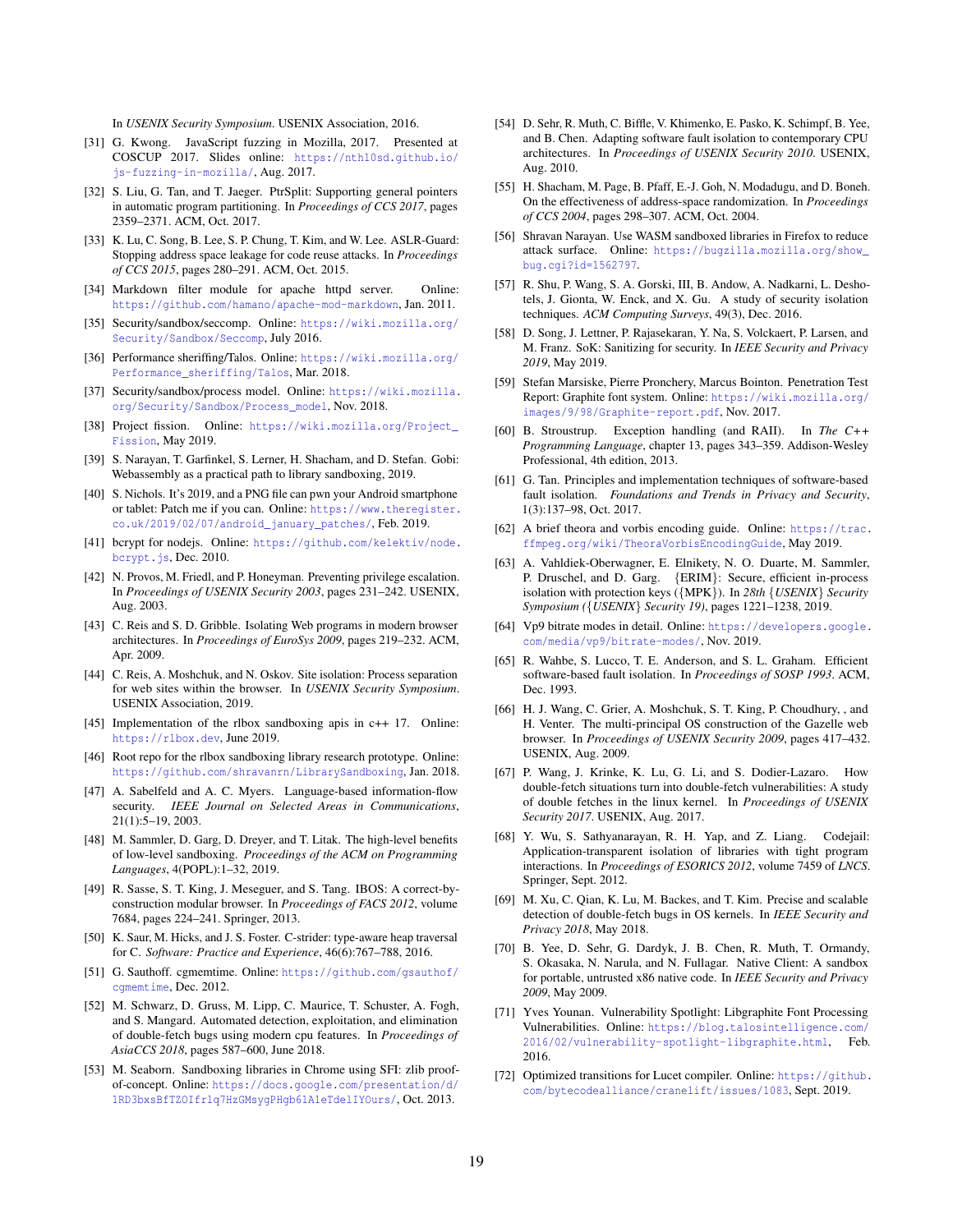### Appendix

### <span id="page-19-0"></span>A Automated Pointer Swizzling

Applications represent pointers as full 64-bit addresses (on 64 bit systems), however sandboxes such as the NaCl and Wasm SFI sandboxes, represents pointers as 32-bit offsets from the sandbox base address. Thus pointers must be swizzled to share data structures between the application and sandboxed library.

The **tainted\_volatile** type. To automate pointer swizzling, RLBox internally adds an additional type, tainted\_volatile, that it uses when dereferencing a tainted pointer. Like tainted wrappers, the tainted\_volatile wrapper also refers to data from the sandboxed library, with the distinction that tainted volatile data is stored in sandbox memory (memory accessible by sandboxed code) rather than application memory. These tainted\_volatile types are primarily used as rvalue types and automatically convert into tainted types when copied into application memory, meaning that the programmer would never create a variable of tainted\_volatile type and need not know of the type's existence. Distinguishing between tainted and tainted\_volatile types allow RLBox to automate swizzling. By inspecting types, RLBox can swizzle pointers appropriately any time we write tainted pointer to a tainted\_volatile location or vice-versa.

Context free swizzling. A further complication of implementing pointer swizzling is that RLBox needs to swizzle pointers without knowledge of the sandbox to which data belongs to or the location of sandbox memory! For instance, consider the following program.

```
1 auto mRLBox = createSandbox(...);
2 tainted<int**> foo = sandbox_invoke(mRLBox, ...);
3 tainted<int*> bar = sandbox_invoke(mRLBox, ...);
4 *foo = bar;
```

```
5 bar = *foo;
```
On line [4,](#page-19-0) we write bar to the location pointed to by foo. However, as foo is a tainted variable, foo points to a location in sandbox memory. Thus dereferencing foo results in a tainted\_volatile reference (which points to sandboxed memory). So we must swizzle bar from the application pointer representation to the sandboxed pointer representation, prior to updating **\***foo. The swizzling occurs in the overloaded **=** operator of the tainted\_volatile type which in C++ has a fixed type signature and is only permitted to take a reference to the assigned value—it does not include a reference to mRLBox. The reverse problem occurs on line [5](#page-19-0) where the expression on the right is a tainted\_volatile, while the expression on the left is a tainted. An easy albeit ugly solution could use a specific API for dereferencing, i.e. replacing **\***foo with dereference**(**foo**,** mRLBox**)**, however, such approaches changes the natural syntax expected by a C++ programmer.

Implementing context free swizzling. RLBox instead implements swizzling without knowledge of the sandbox base

address by leveraging the structure of pointer representations. This approach is applicable for any sandbox whose base memory is sufficiently aligned, as is the case in our SFI implementation which is aligned to 4GB. Converting from an application pointer representation to sandboxed pointer representation required on line [4](#page-19-0) can be easily performed by clearing the top 32-bits of pointer bar in the overloaded equality operator. However, the second case which is the conversion of a sandboxed pointer representation to an application pointer representation on line [5](#page-19-0) is more challenging.

To solve this, we make the observation that we can successfully learn the sandbox base address by inspecting the first 32-bits of any *example pointer* which is (1) not null (2) is in the same sandbox as the pointer we wish to convert and (3) is stored in the application pointer format (as a 64-bit pointer). The implementation of swizzling below shows how to find such an *example pointer* below.

```
#define top32 0xFFFFFFFF00000000
#define bot32 0xFFFFFFFF
tainted<T>& operator=(tainted_volatile<T2>& rhs) {
 uintptr_t exampleAppPtr = &(rhs.val);
 uintptr_t base = exampleAppPtr & top32;
 this->val = base + (rhs.val \epsilon bot32);
 return *this;
}
```
Line [4](#page-19-0) constructs an *example pointer* in the body of **operator=**, with the expression **&(**rhs**.**field**)**. This expression points to the same memory location as the variable  $f \circ \circ$  on line  $5$  in the original program. Importantly, foo may be used as an example pointer as it is located in the same sandbox as **\***foo, is stored in the application pointer representation, and is not null as we successfully dereferenced it on line [5,](#page-19-0) prior to the call of the **operator=** also on line [5.](#page-19-0) This solution is also used to solve similar problems when supporting pointer arithmetic on tainted types.

### <span id="page-19-1"></span>B Native Client Tooling Changes

NaCl was originally designed for sandboxing mobile code in the browser, rather than libraries. We thus had to make significant modifications to the compiler, optimization passes, ELF loader, machine model and runtime prior to it being usable for library sandboxing. We list these changes below.

Loader and Runtime. The NaCl loader does not support libraries. We thus modify the loader and runtime to save the ELF symbol table from when the library is loaded, to provide symbol resolution.

Threading. On 64-bit platforms, NaCl relies on each sandbox having unique OS threads due to some design choices in the use of thread-local storage. However, for library sandboxing, the same application thread may invoke code from different sandboxes; therefore we had to modify the NaCl to operate without this requirement.

Function Invocation. NaCl uses a "springboard"—a piece of code which enables memory isolation prior to starting